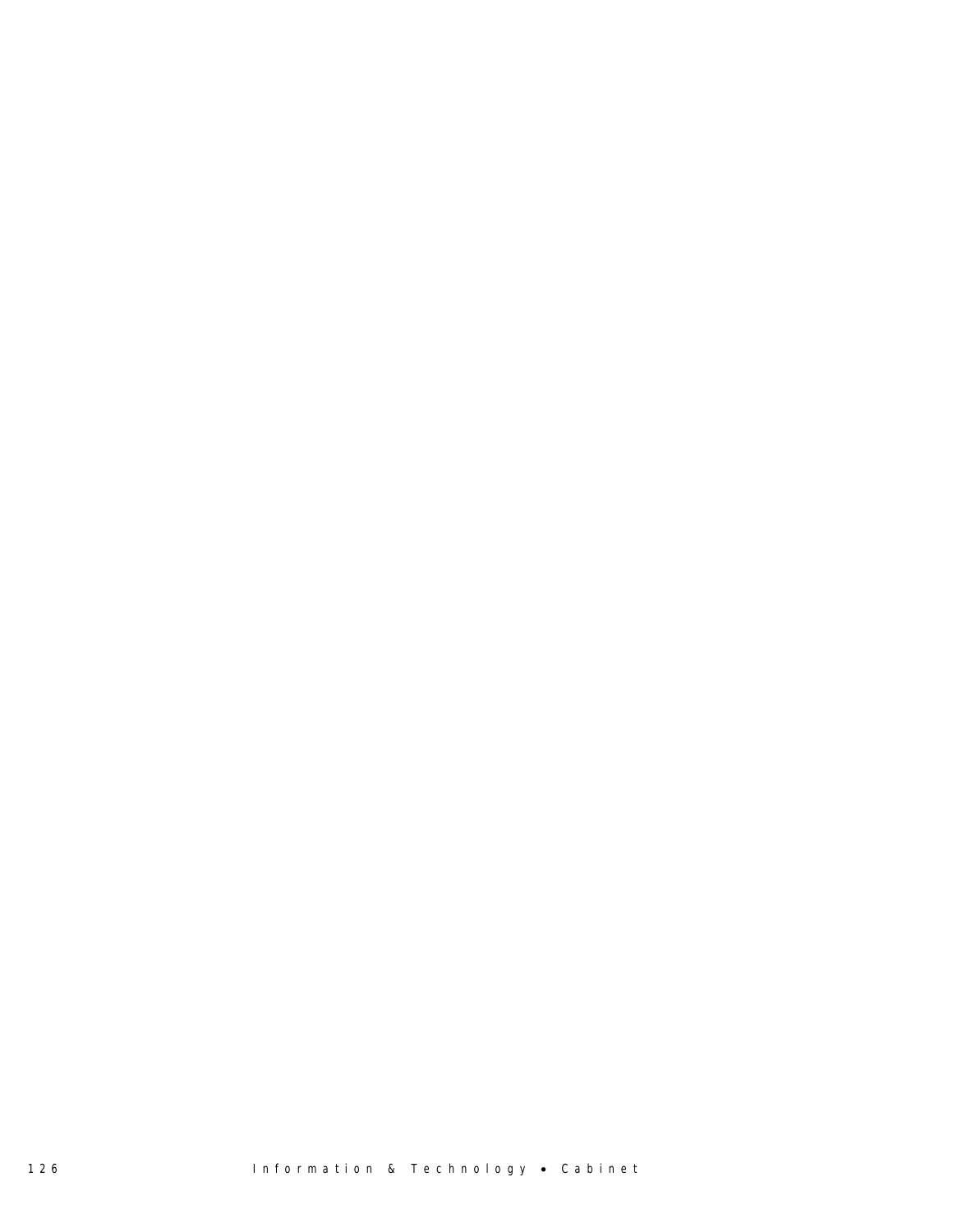# Information & Technology

## *Jascha Franklin-Hodge, Chief Information Officer*

## *Cabinet Mission*

The mission of the Information and Technology Cabinet is to provide systems and technologies that develop and support department personnel with information relative to their operations, support strategic planning, promote effective resource management, enhance customer service and promote internal and external electronic and voice communications.

| <b>Operating Budget</b>            | <b>Program Name</b>                                   | <b>Total Actual '14</b> | <b>Total Actual '15</b> | Total Approp '16     | <b>Total Budget '17</b> |
|------------------------------------|-------------------------------------------------------|-------------------------|-------------------------|----------------------|-------------------------|
|                                    | Department of Innovation & Technology                 | 26,227,118              | 30,614,392              | 27.828.305           | 28,523,574              |
|                                    | Total                                                 | 26,227,118              | 30,614,392              | 27,828,305           | 28,523,574              |
| <b>Capital Budget Expenditures</b> |                                                       | Actual '14              | Actual '15              | <b>Estimated '16</b> | Projected '17           |
|                                    | Department of Innovation & Technology                 | 8,427,401               | 11.127.567              | 19,946.090           | 21,883,340              |
|                                    | Total                                                 | 8,427,401               | 11,127,567              | 19,946,090           | 21,883,340              |
| <b>External Funds Expenditures</b> |                                                       | <b>Total Actual '14</b> | Total Actual '15        | Total Approp '16     | <b>Total Budget '17</b> |
|                                    |                                                       | 1.050.745               | 592,673                 | 1.855.810            | 1,899,401               |
|                                    | Department of Innovation & Technology<br><b>Total</b> | 1,050,745               | 592,673                 | 1,855,810            | 1,899,401               |
|                                    |                                                       |                         |                         |                      |                         |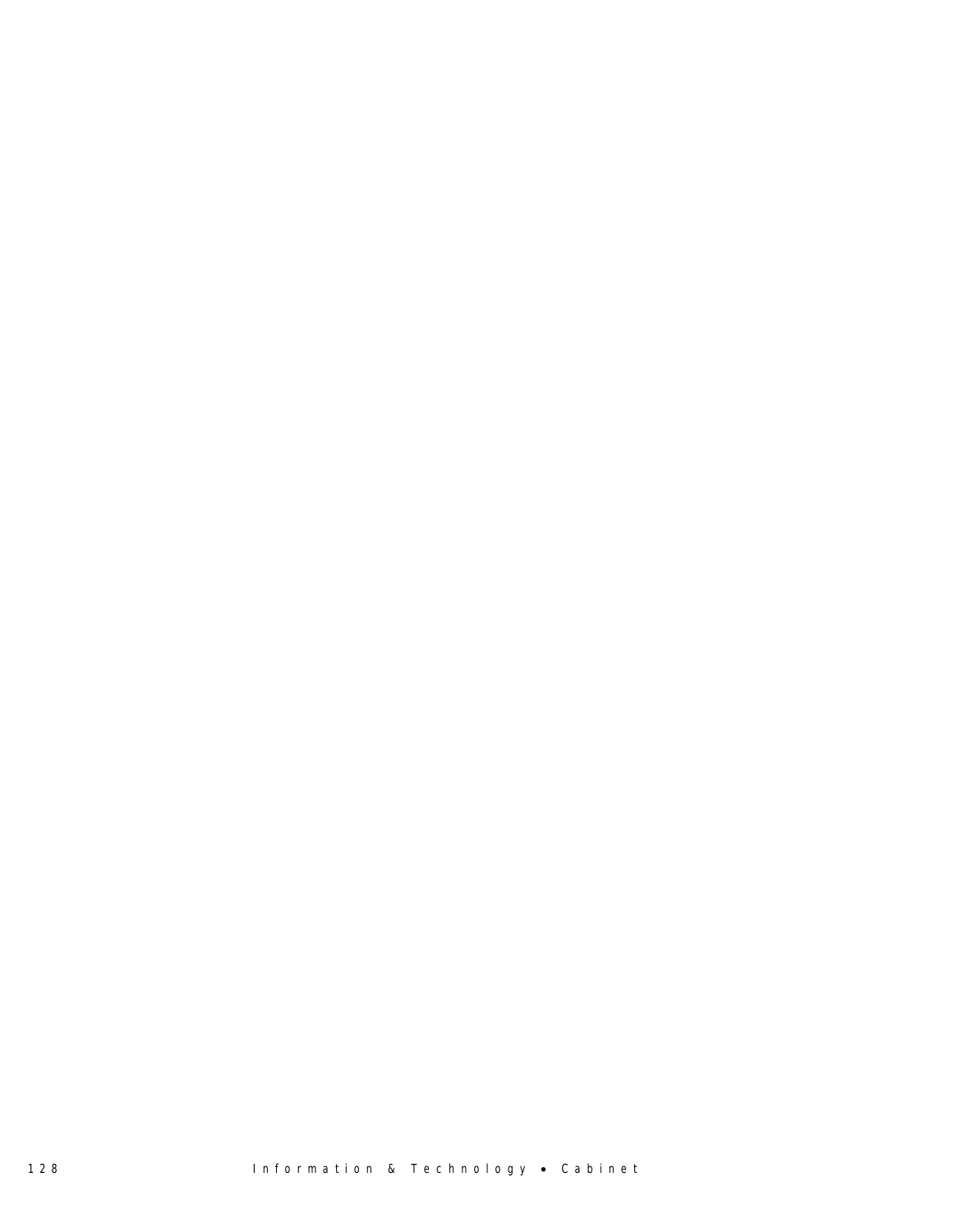# Department of Innovation & Technology Operating Budget

## *Jascha Franklin-Hodge, Chief Information Officer, Appropriation 149*

### *Department Mission*

Department of Innovation & Technology

The Department of Innovation and Technology is the City's enterprise wide technology services organization providing solutions that enable our business partners across all City departments. DoIT's primary day-to-day responsibility is to ensure that the networks, desktop computers, e-mail systems, and applications that support the business of City government are continuously available and operating effectively. DoIT embraces its responsibility to help manage costs through difficult financial times by continuously improving the cost structure of the City's technology without compromising service. Our commitment to being environmentally responsible is often synergistic with these economic and service responsibilities.

## *Selected Performance Strategies*

#### *Tools for Government*

• Provide software systems and application platforms that support the work done by City employees and ensure that every City employee has the tools needed to do their jobs effectively.

### *Digital Engagement & Services*

• Create digital touch points for accessing City services and engaging with City employees.

### *Core Infrastructure*

• To make sure that the City has an effective base of technology on which to deploy other specific applications.

| <b>Operating Budget</b>      | Program Name                                          | <b>Total Actual '14</b> | <b>Total Actual '15</b> | Total Approp '16 | <b>Total Budget '17</b> |
|------------------------------|-------------------------------------------------------|-------------------------|-------------------------|------------------|-------------------------|
|                              | Operations                                            | 2,814,963               | 2,956,351               | 3,306,763        | 3,211,267               |
|                              | <b>Tools for Government</b>                           | 12,785,515              | 13,651,435              | 11,373,660       | 10,365,190              |
|                              | Digital Engagement & Services                         | 1,158,685               | 1,039,467               | 1,366,710        | 1,532,129               |
|                              | Core Infrastructure                                   | 7,554,592               | 11,181,620              | 9,863,898        | 12,218,922              |
|                              | Data & Analytics                                      | 1,913,363               | 1,785,519               | 1,917,274        | 798.928                 |
|                              | Broadband & Equity                                    | $\mathbf 0$             | $\Omega$                | 0                | 397,138                 |
|                              | <b>Total</b>                                          | 26,227,118              | 30,614,392              | 27,828,305       | 28,523,574              |
|                              |                                                       |                         |                         |                  |                         |
| <b>External Funds Budget</b> | <b>Fund Name</b>                                      | <b>Total Actual '14</b> | <b>Total Actual '15</b> | Total Approp '16 | <b>Total Budget '17</b> |
|                              | <b>ARRA</b> - Boston Public Computing Center<br>Grant | 259,928                 | $\overline{0}$          | 0                | $\overline{0}$          |
|                              | ARRA - Boston Sustainable Broadband<br>Adoption       | 690.758                 | $\Omega$                | 0                | $\Omega$                |
|                              | <b>Commonwealth Citizens Connect</b>                  | 22,800                  | $\overline{0}$          | 0                | 0                       |
|                              | Human Capital Management (HCM)<br>Upgrade             | $\mathbf 0$             | 581,509                 | 1,541,485        | 1,666,390               |
|                              | Knight News Challenge Grant                           | $\Omega$                | $\Omega$                | 314,325          | 233,011                 |
|                              | New Urban Mechanics                                   | 77,259                  | 11,164                  | 0                | $\theta$                |
|                              | Total                                                 | 1,050,745               | 592,673                 | 1,855,810        | 1,899,401               |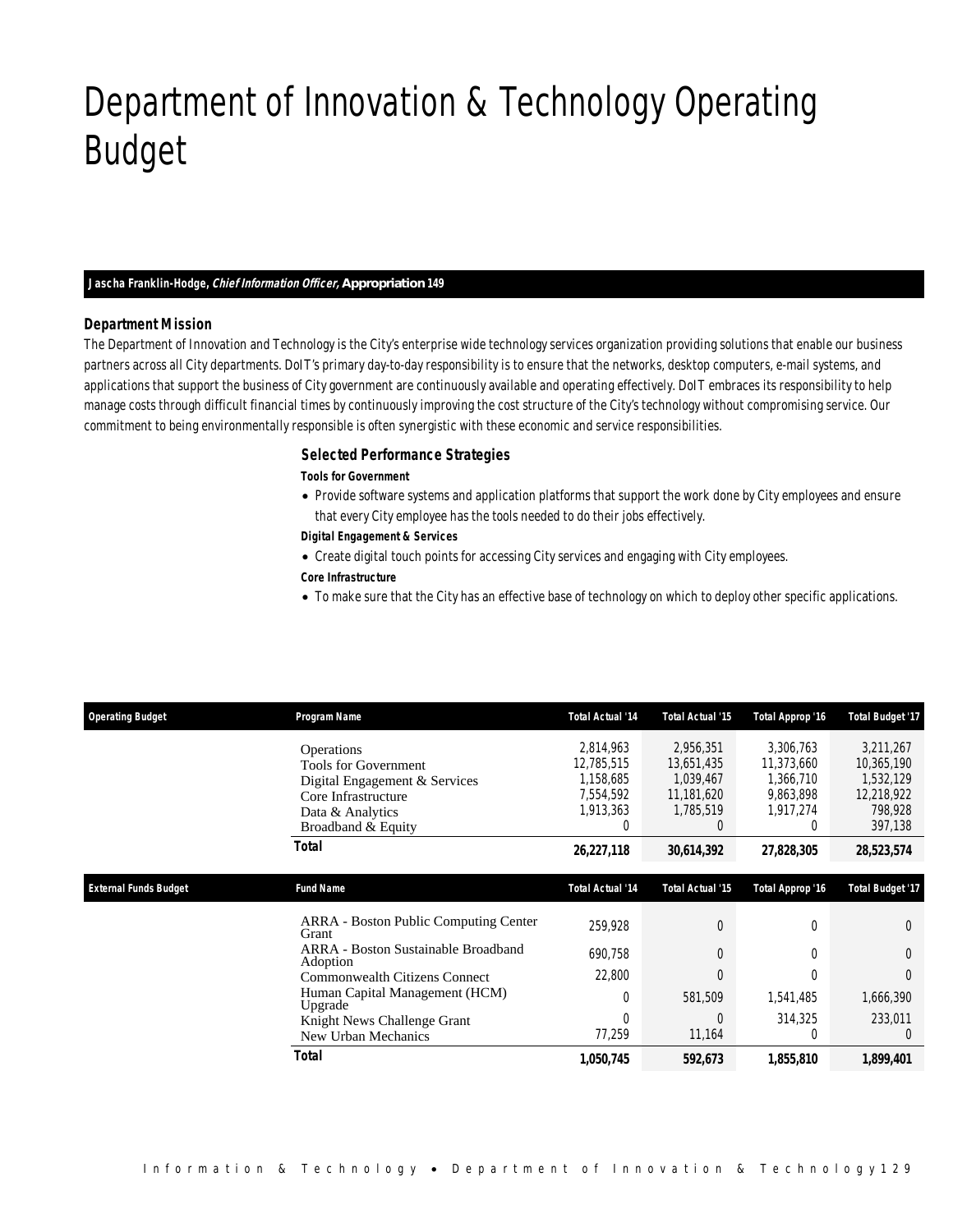| <b>Operating Budget</b>                    | Actual '14               | Actual '15               | Approp '16               | <b>Budget '17</b>        |
|--------------------------------------------|--------------------------|--------------------------|--------------------------|--------------------------|
| <b>Personnel Services</b><br>Non Personnel | 11.081.919<br>15.145.199 | 11.670.759<br>18,943,633 | 12,630,258<br>15.198.047 | 13,119,331<br>15,404,243 |
| Total                                      | 26,227,118               | 30,614,392               | 27,828,305               | 28,523,574               |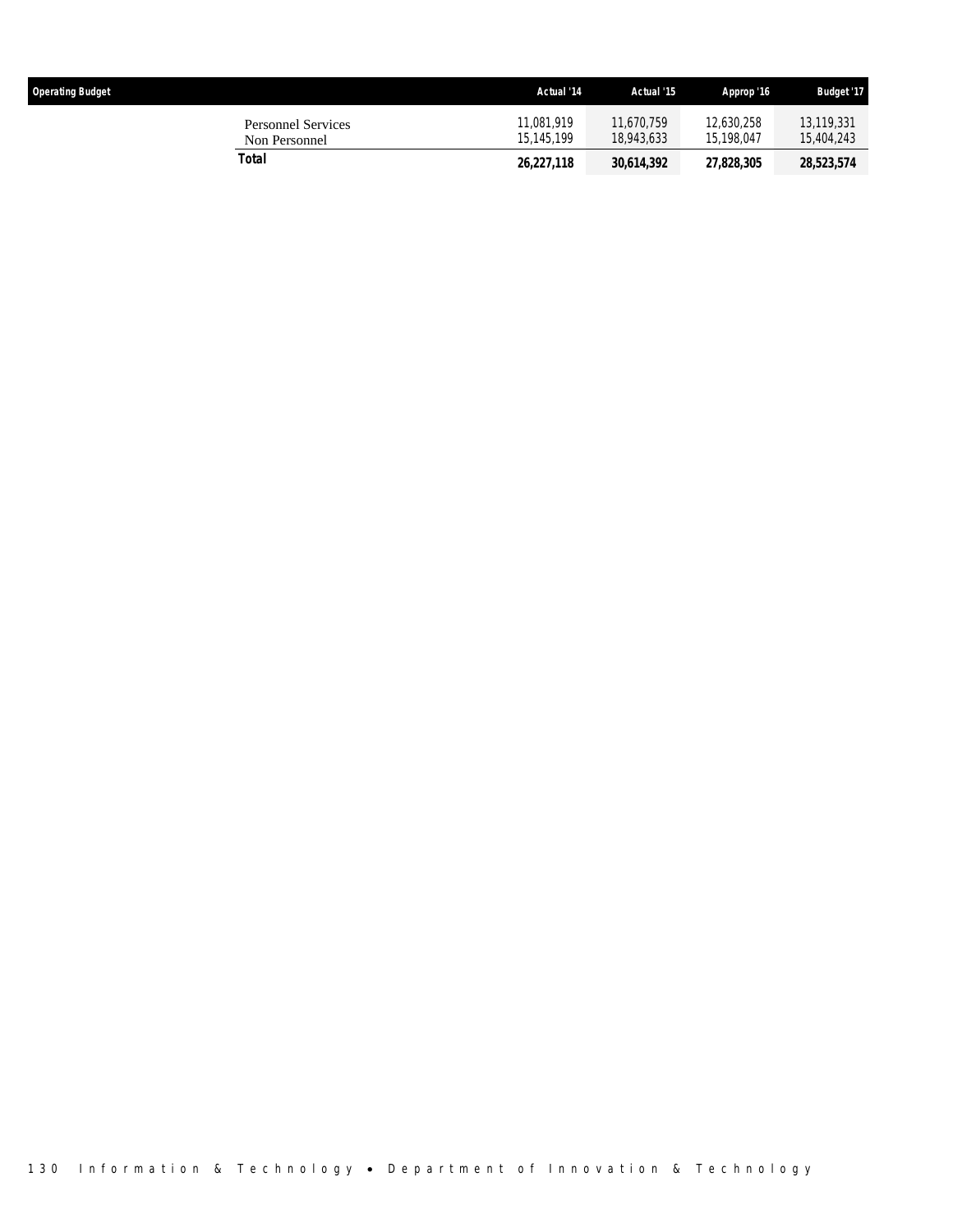# Department of Innovation & Technology Operating Budget



## *Description of Services*

The Department of Innovation and Technology (DoIT) improves the delivery of government services to the public through the effective management of the City's existing and emerging technologies. DoIT introduces innovative technologies and processes designed to drive efficiency into government operations. DoIT also provides professional project management and business analysis services, in addition to maintaining the hardware and software platforms necessary to support the daily technical and communication operations of the City. Personnel skilled in programming, analysis, hardware and software support, training, communications, and general technology consulting work with user departments on enhancing and maintaining their information systems.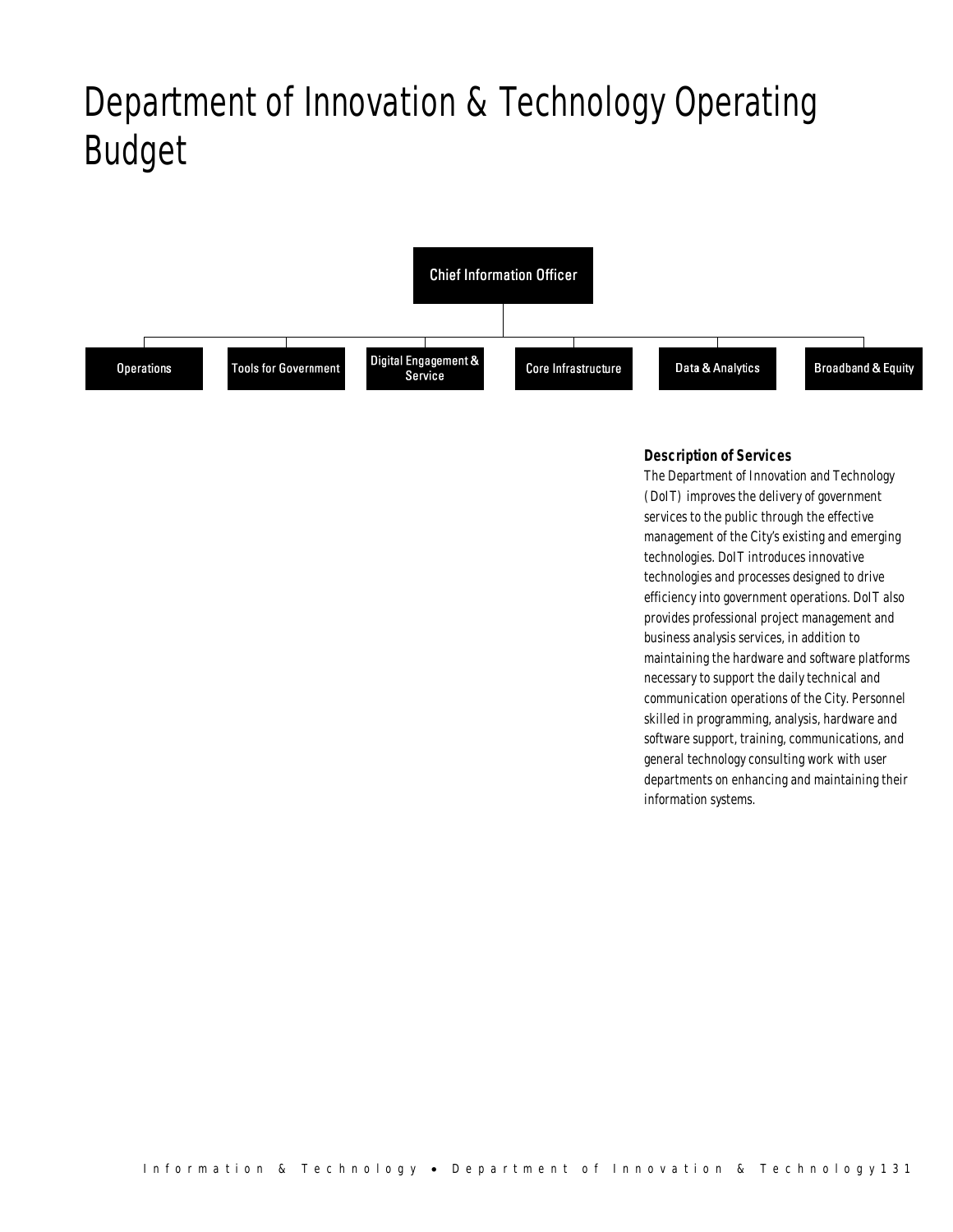# Department History

| <b>Personnel Services</b>       |                                                                                                                                                                                                                                                                                                      | FY14 Expenditure                                                                  | FY15 Expenditure                                                                                            | FY16 Appropriation                                                                                                         | FY17 Adopted                                                                                              | Inc/Dec 16 vs 17                                                                                                |
|---------------------------------|------------------------------------------------------------------------------------------------------------------------------------------------------------------------------------------------------------------------------------------------------------------------------------------------------|-----------------------------------------------------------------------------------|-------------------------------------------------------------------------------------------------------------|----------------------------------------------------------------------------------------------------------------------------|-----------------------------------------------------------------------------------------------------------|-----------------------------------------------------------------------------------------------------------------|
|                                 | 51000 Permanent Employees<br>51100 Emergency Employees<br>51200 Overtime<br>51600 Unemployment Compensation<br>51700 Workers' Compensation<br><b>Total Personnel Services</b>                                                                                                                        | 10,739,618<br>81,069<br>242,221<br>19,011<br>0<br>11,081,919                      | 11,325,905<br>66,446<br>278,408<br>0<br>$\mathbf 0$<br>11,670,759                                           | 12,372,988<br>81,900<br>175,370<br>$\overline{0}$<br>$\mathbf{0}$<br>12,630,258                                            | 12,752,431<br>81,900<br>285,000<br>0<br>$\overline{0}$<br>13,119,331                                      | 379,443<br>$\mathbf{0}$<br>109,630<br>$\mathbf{0}$<br>$\Omega$<br>489,073                                       |
| <b>Contractual Services</b>     |                                                                                                                                                                                                                                                                                                      | FY14 Expenditure                                                                  | FY15 Expenditure                                                                                            | FY16 Appropriation                                                                                                         | FY17 Adopted                                                                                              | Inc/Dec 16 vs 17                                                                                                |
|                                 | 52100 Communications<br>52200 Utilities<br>52400 Snow Removal<br>52500 Garbage/Waste Removal<br>52600 Repairs Buildings & Structures<br>52700 Repairs & Service of Equipment<br>52800 Transportation of Persons<br>52900 Contracted Services<br><b>Total Contractual Services</b>                    | 695,860<br>0<br>$\Omega$<br>0<br>0<br>906,298<br>31,514<br>4,597,808<br>6,231,480 | 765,291<br>0<br>$\mathbf 0$<br>0<br>$\Omega$<br>999,622<br>42,330<br>5,075,561<br>6,882,804                 | 723,200<br>$\mathbf{0}$<br>$\mathbf{0}$<br>$\mathbf{0}$<br>$\overline{0}$<br>1,020,000<br>58,300<br>3,426,900<br>5,228,400 | 723,200<br>0<br>$\Omega$<br>$\overline{0}$<br>0<br>1,056,000<br>51,170<br>3,571,900<br>5,402,270          | 0<br>$\mathbf 0$<br>$\theta$<br>$\boldsymbol{0}$<br>$\Omega$<br>36,000<br>$-7,130$<br>145,000<br>173,870        |
| <b>Supplies &amp; Materials</b> |                                                                                                                                                                                                                                                                                                      | FY14 Expenditure                                                                  | FY15 Expenditure                                                                                            | FY16 Appropriation                                                                                                         | FY17 Adopted                                                                                              | Inc/Dec 16 vs 17                                                                                                |
|                                 | 53000 Auto Energy Supplies<br>53200 Food Supplies<br>53400 Custodial Supplies<br>53500 Med, Dental, & Hosp Supply<br>53600 Office Supplies and Materials<br>53700 Clothing Allowance<br>53800 Educational Supplies & Mat<br>53900 Misc Supplies & Materials<br><b>Total Supplies &amp; Materials</b> | 589<br>0<br>0<br>0<br>30,874<br>0<br>$\overline{0}$<br>68,466<br>99,929           | $\boldsymbol{0}$<br>361<br>$\mathbf{0}$<br>$\mathbf{0}$<br>40,569<br>0<br>$\mathbf{0}$<br>71,782<br>112,712 | $\boldsymbol{0}$<br>$\mathbf{0}$<br>$\mathbf{0}$<br>$\mathbf{0}$<br>28,100<br>0<br>$\mathbf{0}$<br>29,000<br>57,100        | 0<br>$\mathbf 0$<br>$\overline{0}$<br>$\overline{0}$<br>22,100<br>0<br>$\overline{0}$<br>29,000<br>51,100 | $\theta$<br>0<br>$\mathbf{0}$<br>$\theta$<br>$-6,000$<br>$\mathbf{0}$<br>$\overline{0}$<br>$\Omega$<br>$-6,000$ |
| <b>Current Chgs &amp; Oblig</b> |                                                                                                                                                                                                                                                                                                      | FY14 Expenditure                                                                  | FY15 Expenditure                                                                                            | FY16 Appropriation                                                                                                         | FY17 Adopted                                                                                              | Inc/Dec 16 vs 17                                                                                                |
|                                 | 54300 Workers' Comp Medical<br>54400 Legal Liabilities<br>54500 Aid To Veterans<br>54600 Current Charges H&I<br>54700 Indemnification<br>54900 Other Current Charges<br>Total Current Chgs & Oblig                                                                                                   | $\mathbf 0$<br>$\overline{0}$<br>0<br>0<br>0<br>7,709,921<br>7,709,921            | $\boldsymbol{0}$<br>$\boldsymbol{0}$<br>$\mathbf 0$<br>$\mathbf 0$<br>$\Omega$<br>9,096,905<br>9,096,905    | 0<br>$\mathbf{0}$<br>$\mathbf{0}$<br>$\mathbf{0}$<br>$\mathbf{0}$<br>8,481,435<br>8,481,435                                | 0<br>$\mathbf 0$<br>$\overline{0}$<br>$\overline{0}$<br>0<br>8,470,000<br>8,470,000                       | $\mathbf{0}$<br>$\boldsymbol{0}$<br>$\theta$<br>$\mathbf{0}$<br>$\Omega$<br>$-11,435$<br>$-11,435$              |
| Equipment                       |                                                                                                                                                                                                                                                                                                      | FY14 Expenditure                                                                  | FY15 Expenditure                                                                                            | FY16 Appropriation                                                                                                         | FY17 Adopted                                                                                              | Inc/Dec 16 vs 17                                                                                                |
|                                 | 55000 Automotive Equipment<br>55400 Lease/Purchase<br>55600 Office Furniture & Equipment<br>55900 Misc Equipment<br><b>Total Equipment</b>                                                                                                                                                           | 0<br>237,416<br>29,908<br>836,545<br>1,103,869                                    | 0<br>739,300<br>$\boldsymbol{0}$<br>2,111,912<br>2,851,212                                                  | $\boldsymbol{0}$<br>1,296,112<br>15,000<br>120,000<br>1,431,112                                                            | 0<br>1,305,873<br>$\mathbf 0$<br>175,000<br>1,480,873                                                     | 0<br>9,761<br>$-15,000$<br>55,000<br>49,761                                                                     |
| Other                           |                                                                                                                                                                                                                                                                                                      | FY14 Expenditure                                                                  | FY15 Expenditure                                                                                            | FY16 Appropriation                                                                                                         | FY17 Adopted                                                                                              | Inc/Dec 16 vs 17                                                                                                |
|                                 | 56200 Special Appropriation<br>57200 Structures & Improvements<br>58000 Land & Non-Structure<br><b>Total Other</b>                                                                                                                                                                                   | $\bf{0}$<br>0<br>0<br>0                                                           | $\boldsymbol{0}$<br>0<br>0<br>0                                                                             | 0<br>0<br>0<br>0                                                                                                           | 0<br>0<br>0<br>0                                                                                          | $\mathbf 0$<br>0<br>$\bf{0}$                                                                                    |
|                                 | <b>Grand Total</b>                                                                                                                                                                                                                                                                                   | 26,227,118                                                                        | 30,614,392                                                                                                  | 27,828,305                                                                                                                 | 28,523,574                                                                                                | 695,269                                                                                                         |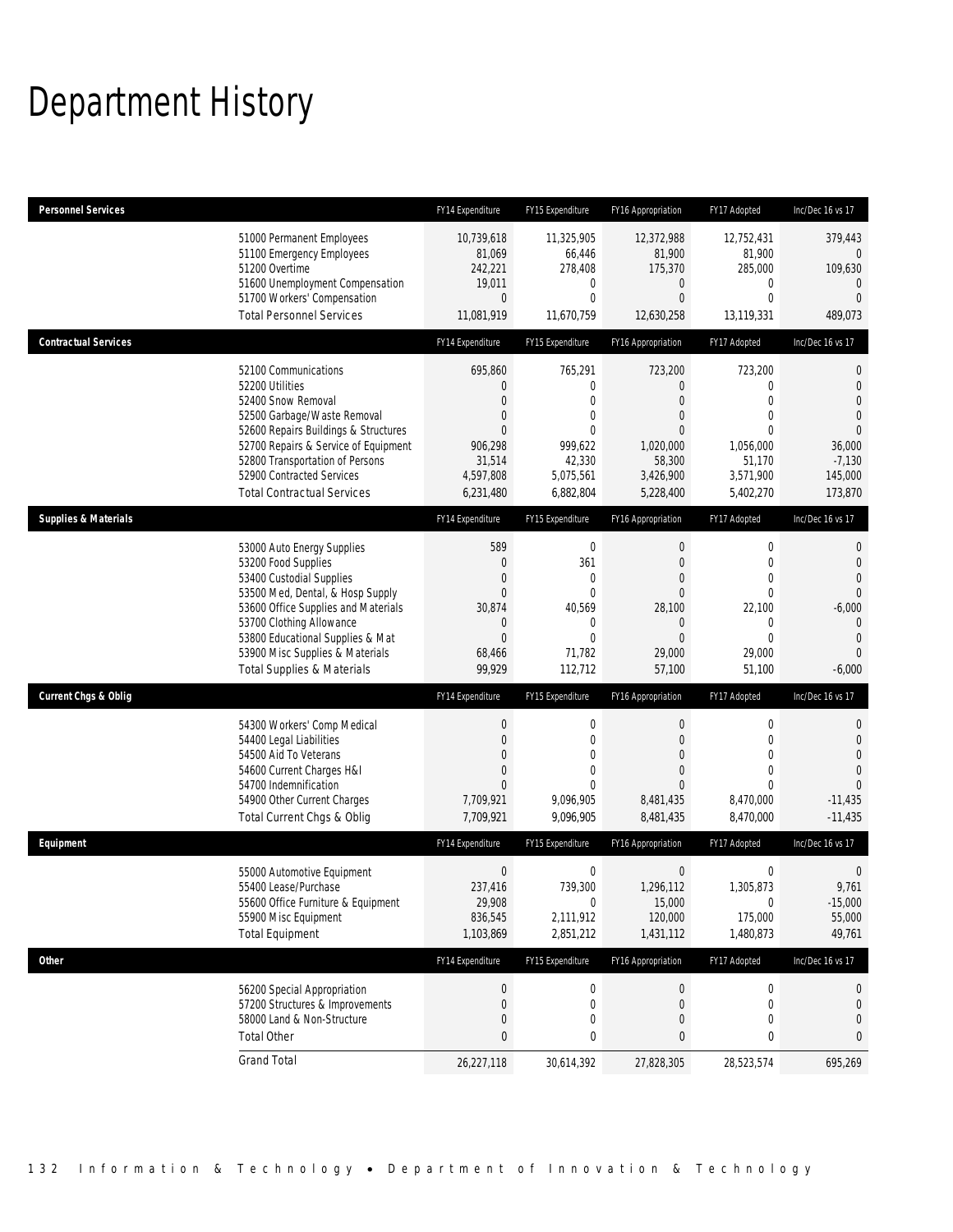## Department Personnel

| Title                             | Union<br>Code   | Grade     | Position | FY17 Salary | Title                          | Union<br>Code   | Grade           | Position | FY17 Salary |
|-----------------------------------|-----------------|-----------|----------|-------------|--------------------------------|-----------------|-----------------|----------|-------------|
|                                   |                 |           |          |             |                                |                 |                 |          |             |
| Asst Manager-DataProcessing       | SE <sub>1</sub> | 04        | 5.00     | 341,022     | <b>Exec Assistant</b>          | SE <sub>1</sub> | 12              | 2.00     | 250,228     |
| Broadband Digital Equity Advocate | SE <sub>1</sub> | 06        | 1.00     | 81,405      | <b>Exec Secretary</b>          | SE <sub>1</sub> | 06              | 1.00     | 81,405      |
| Chief Digital Officer             | <b>EXM</b>      | 12        | 1.00     | 118,039     | <b>Head Clerk</b>              | SU4             | 12              | 1.00     | 50,763      |
| Chief of Staff                    | <b>EXM</b>      | 11        | 1.00     | 104,941     | Management Analyst             | SE <sub>1</sub> | 06              | 1.00     | 75,972      |
| Chief Technology Officer          | EXM             | 14        | 1.00     | 137,962     | Management Analyst             | SU <sub>4</sub> | 15              | 1.00     | 64,184      |
| Data Proc Equip Tech              | SU <sub>4</sub> | 15        | 7.00     | 406.862     | Manager-Data Proc (Netwk Spec) | SE <sub>1</sub> | 08              | 2.00     | 195,527     |
| Data Proc Proj Mgr                | SF <sub>1</sub> | 10        | 1.00     | 113,587     | Prin Admin Assistant           | SF <sub>1</sub> | 08              | 1.00     | 96,305      |
| Data Proc Sys Analyst I           | SF <sub>1</sub> | 07        | 4.00     | 357,796     | Prin Data Proc Systems Analyst | SE <sub>1</sub> | 10 <sup>°</sup> | 21.00    | 2,090,770   |
| Data Proc System Analyst          | SF <sub>1</sub> | 06        | 19.00    | 1.439.484   | Prin Data Proc Systems Analyst | SE <sub>1</sub> | 11              | 10.00    | 1,195,032   |
| Dep Chief Information Officer     | <b>EXM</b>      | 14        | 1.00     | 110,022     | Prin Research Analyst          | SE <sub>1</sub> | 06              | 1.00     | 96,305      |
| Director of MIS                   | <b>CDH</b>      | <b>NG</b> | 1.00     | 155,301     | Principal Clerk                | SU4             | 10              | 1.00     | 40,275      |
| Director of Operations            | <b>EXM</b>      | 11        | 1.00     | 90,536      | Radio Communications Tech      | SU4             | 15              | 1.00     | 61,323      |
| <b>Employee Development Asst</b>  | SE <sub>1</sub> | 04        | 1.00     | 67,996      | Sr Computer Operator           | SU4             | 13              | 1.00     | 52,786      |
| <b>Exec Assistant</b>             | EXM             | 12        | 1.00     | 95,641      | Sr Data Proc Sys Analyst       | SE <sub>1</sub> | 08              | 37.00    | 3,277,173   |
| Exec Assistant                    | EXM             | 14        | 3.00     | 358,007     | Sr Data Proc Sys AnI(Ads/Dpu)  | SE <sub>1</sub> | 10              | 17.00    | 1,898,659   |
|                                   |                 |           |          |             | Sr Programmer                  | SU <sub>4</sub> | 15              | 3.00     | 177,948     |
|                                   |                 |           |          |             | Total                          |                 |                 | 149      | 13,683,255  |

## *Adjustments*  Differential Payments 0 Other 147,676 Chargebacks -55,000 Salary Savings -1,023,499 *FY17 Total Request 12,752,432*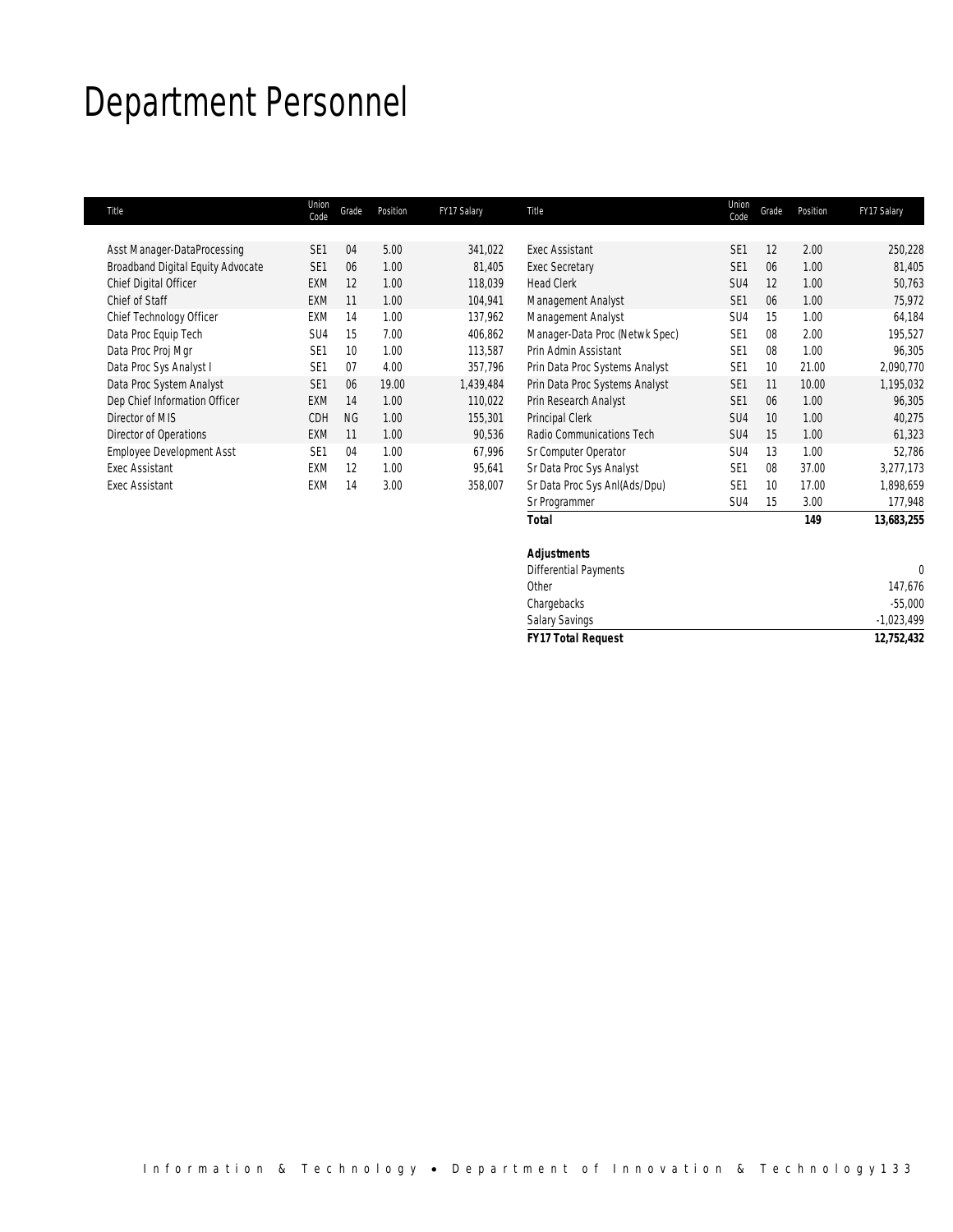# External Funds History

| <b>Personnel Services</b>       |                                                                                                                                                                                                                                                                                                            | FY14 Expenditure                                                                                                        | FY15 Expenditure                                                                                                                                        | FY16 Appropriation                                                                                                                     | FY17 Adopted                                                        | Inc/Dec 16 vs 17                                                                                                                                 |
|---------------------------------|------------------------------------------------------------------------------------------------------------------------------------------------------------------------------------------------------------------------------------------------------------------------------------------------------------|-------------------------------------------------------------------------------------------------------------------------|---------------------------------------------------------------------------------------------------------------------------------------------------------|----------------------------------------------------------------------------------------------------------------------------------------|---------------------------------------------------------------------|--------------------------------------------------------------------------------------------------------------------------------------------------|
|                                 | 51000 Permanent Employees<br>51100 Emergency Employees<br>51200 Overtime<br>51300 Part Time Employees<br>51400 Health Insurance<br>51500 Pension & Annunity<br>51600 Unemployment Compensation<br>51700 Workers' Compensation<br>51800 Indirect Costs<br>51900 Medicare<br><b>Total Personnel Services</b> | 233,807<br>27,480<br>673<br>$\mathbf 0$<br>4,217<br>0<br>$\mathbf{0}$<br>$\Omega$<br>$\overline{0}$<br>1,144<br>267,321 | 578,472<br>$\mathbf{0}$<br>2,237<br>$\mathbf 0$<br>$\mathbf{0}$<br>$\mathbf 0$<br>$\mathbf{0}$<br>$\mathbf 0$<br>$\mathbf{0}$<br>$\mathbf 0$<br>580,709 | 1,492,785<br>0<br>$\overline{0}$<br>$\overline{0}$<br>20,237<br>2,363<br>$\mathbf{0}$<br>$\mathbf{0}$<br>10,725<br>10,000<br>1,536,110 | 1,899,401<br>0<br>0<br>0<br>0<br>0<br>0<br>0<br>0<br>0<br>1,899,401 | 406,616<br>$\overline{0}$<br>$\overline{0}$<br>$\theta$<br>$-20,237$<br>$-2,363$<br>$\mathbf 0$<br>$\theta$<br>$-10,725$<br>$-10,000$<br>363,291 |
| <b>Contractual Services</b>     |                                                                                                                                                                                                                                                                                                            | FY14 Expenditure                                                                                                        | FY15 Expenditure                                                                                                                                        | FY16 Appropriation                                                                                                                     | FY17 Adopted                                                        | Inc/Dec 16 vs 17                                                                                                                                 |
|                                 | 52100 Communications<br>52200 Utilities<br>52400 Snow Removal<br>52500 Garbage/Waste Removal<br>52600 Repairs Buildings & Structures<br>52700 Repairs & Service of Equipment<br>52800 Transportation of Persons<br>52900 Contracted Services<br><b>Total Contractual Services</b>                          | $\boldsymbol{0}$<br>0<br>0<br>0<br>$\Omega$<br>0<br>910<br>471.996<br>472,906                                           | $\mathbf 0$<br>$\mathbf 0$<br>$\overline{0}$<br>$\mathbf 0$<br>$\mathbf{0}$<br>$\mathbf{0}$<br>800<br>11,164<br>11,964                                  | 0<br>$\mathbf{0}$<br>$\mathbf{0}$<br>$\mathbf{0}$<br>$\mathbf{0}$<br>$\overline{0}$<br>$\mathbf{0}$<br>156,250<br>156,250              | 0<br>0<br>0<br>0<br>0<br>0<br>0<br>0<br>0                           | 0<br>$\mathbf 0$<br>$\mathbf{0}$<br>$\mathbf{0}$<br>$\boldsymbol{0}$<br>$\Omega$<br>$\theta$<br>$-156,250$<br>$-156.250$                         |
| <b>Supplies &amp; Materials</b> |                                                                                                                                                                                                                                                                                                            | FY14 Expenditure                                                                                                        | FY15 Expenditure                                                                                                                                        | FY16 Appropriation                                                                                                                     | FY17 Adopted                                                        | Inc/Dec 16 vs 17                                                                                                                                 |
|                                 | 53000 Auto Energy Supplies<br>53200 Food Supplies<br>53400 Custodial Supplies<br>53500 Med, Dental, & Hosp Supply<br>53600 Office Supplies and Materials<br>53800 Educational Supplies & Mat<br>53900 Misc Supplies & Materials<br><b>Total Supplies &amp; Materials</b>                                   | $\boldsymbol{0}$<br>0<br>0<br>0<br>0<br>0<br>$\mathbf{0}$<br>0                                                          | $\mathbf 0$<br>$\mathbf 0$<br>$\mathbf{0}$<br>$\mathbf 0$<br>$\mathbf{0}$<br>$\mathbf 0$<br>$\mathbf 0$<br>0                                            | $\boldsymbol{0}$<br>$\mathbf{0}$<br>$\mathbf{0}$<br>$\overline{0}$<br>36,750<br>$\overline{0}$<br>15,000<br>51,750                     | 0<br>0<br>0<br>0<br>0<br>0<br>0<br>0                                | 0<br>$\theta$<br>$\theta$<br>$\Omega$<br>$-36,750$<br>$\Omega$<br>$-15,000$<br>$-51,750$                                                         |
| <b>Current Chgs &amp; Oblig</b> |                                                                                                                                                                                                                                                                                                            | FY14 Expenditure                                                                                                        | FY15 Expenditure                                                                                                                                        | FY16 Appropriation                                                                                                                     | FY17 Adopted                                                        | Inc/Dec 16 vs 17                                                                                                                                 |
|                                 | 54300 Workers' Comp Medical<br>54400 Legal Liabilities<br>54600 Current Charges H&I<br>54900 Other Current Charges<br>Total Current Chgs & Oblig                                                                                                                                                           | $\mathbf 0$<br>$\mathbf 0$<br>0<br>292.894<br>292,894                                                                   | $\mathbf 0$<br>$\mathbf{0}$<br>$\mathbf 0$<br>$\mathbf 0$<br>0                                                                                          | 0<br>$\mathbf{0}$<br>$\mathbf{0}$<br>101,200<br>101,200                                                                                | 0<br>0<br>0<br>0<br>0                                               | 0<br>$\overline{0}$<br>$\Omega$<br>$-101,200$<br>$-101,200$                                                                                      |
| Equipment                       |                                                                                                                                                                                                                                                                                                            | FY14 Expenditure                                                                                                        | FY15 Expenditure                                                                                                                                        | FY16 Appropriation                                                                                                                     | FY17 Adopted                                                        | Inc/Dec 16 vs 17                                                                                                                                 |
|                                 | 55000 Automotive Equipment<br>55400 Lease/Purchase<br>55600 Office Furniture & Equipment<br>55900 Misc Equipment<br><b>Total Equipment</b>                                                                                                                                                                 | $\boldsymbol{0}$<br>$\mathbf 0$<br>$\overline{0}$<br>17,624<br>17,624                                                   | $\mathbf 0$<br>$\mathbf 0$<br>$\mathbf{0}$<br>$\mathbf 0$<br>$\boldsymbol{0}$                                                                           | $\boldsymbol{0}$<br>$\boldsymbol{0}$<br>$\mathbf{0}$<br>10,500<br>10,500                                                               | 0<br>0<br>0<br>0<br>0                                               | $\boldsymbol{0}$<br>0<br>$\Omega$<br>$-10,500$<br>$-10,500$                                                                                      |
| Other                           |                                                                                                                                                                                                                                                                                                            | FY14 Expenditure                                                                                                        | FY15 Expenditure                                                                                                                                        | FY16 Appropriation                                                                                                                     | FY17 Adopted                                                        | Inc/Dec 16 vs 17                                                                                                                                 |
|                                 | 56200 Special Appropriation<br>57200 Structures & Improvements<br>58000 Land & Non-Structure<br><b>Total Other</b>                                                                                                                                                                                         | $\boldsymbol{0}$<br>$\mathbf 0$<br>$\boldsymbol{0}$<br>0                                                                | $\boldsymbol{0}$<br>$\mathbf 0$<br>$\mathbf 0$<br>0                                                                                                     | $\boldsymbol{0}$<br>$\boldsymbol{0}$<br>$\boldsymbol{0}$<br>$\bf 0$                                                                    | $\boldsymbol{0}$<br>$\mathbf 0$<br>0<br>0                           | 0<br>$\overline{0}$<br>$\boldsymbol{0}$<br>0                                                                                                     |
|                                 | <b>Grand Total</b>                                                                                                                                                                                                                                                                                         | 1,050,745                                                                                                               | 592,673                                                                                                                                                 | 1,855,810                                                                                                                              | 1,899,401                                                           | 43,591                                                                                                                                           |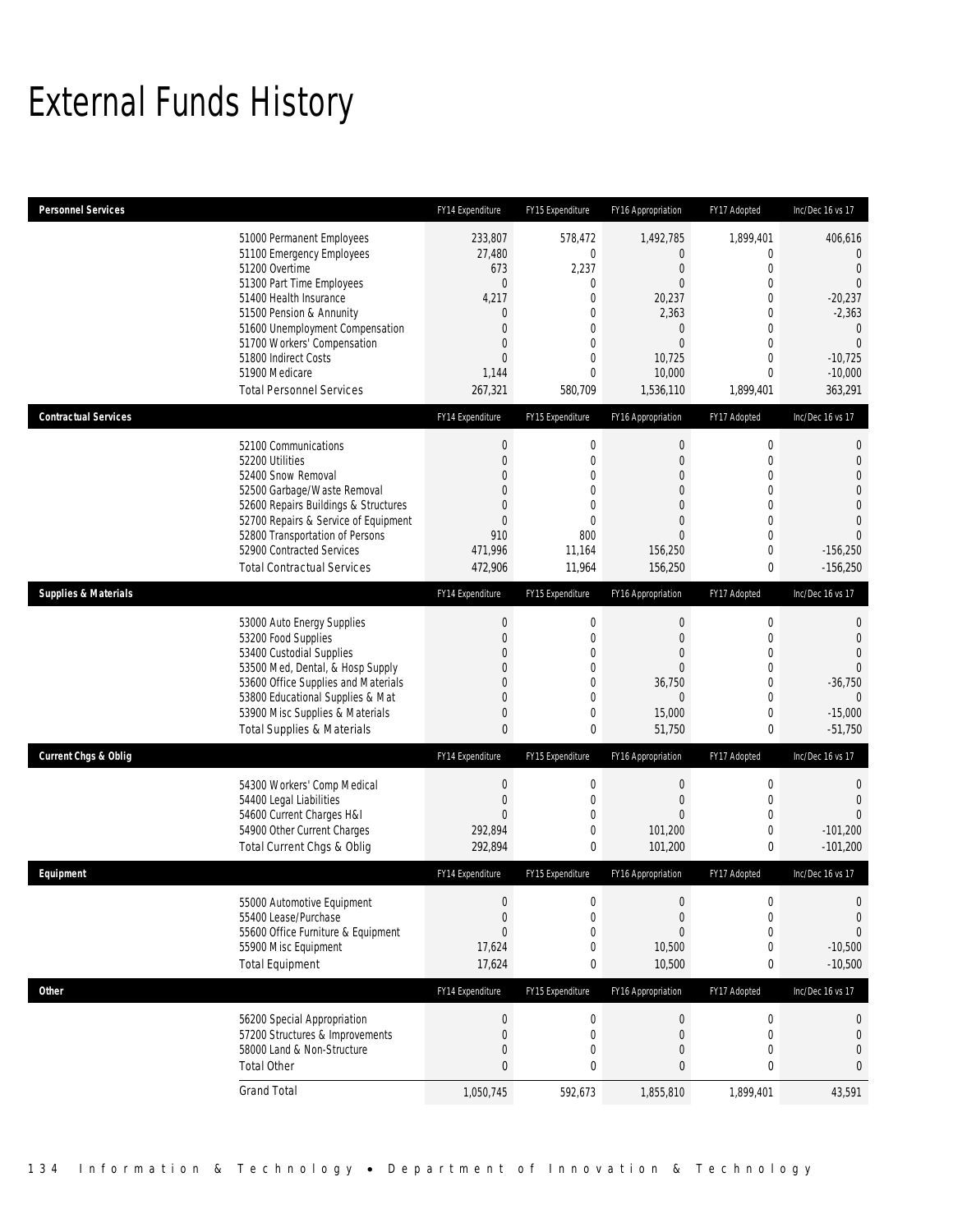## External Funds Personnel

| Title                                 | Union<br>Code   | Grade | Position | FY17 Salary | Title                          | Union<br>Code   | Grade | Position | FY17 Salary |
|---------------------------------------|-----------------|-------|----------|-------------|--------------------------------|-----------------|-------|----------|-------------|
|                                       |                 |       |          |             |                                |                 |       |          |             |
| Admin Asst                            | SF <sub>1</sub> | 06    | 1.00     | 80.430      | P Admin Asst                   | SE <sub>1</sub> | 10    | 1.00     | 113,587     |
| Change Management Analyst             | SE <sub>1</sub> | 08    | 1.00     | 97,764      | Prin Admin Analyst (Aud)       | SE <sub>1</sub> | 07    | 1.00     | 89,449      |
| Data Librarian                        | SE <sub>1</sub> | 08    | 1.00     | 67,624      | Prin Data Proc Systems Analyst | SE <sub>1</sub> | 10    | 1.00     | 93,988      |
| DP Sys Anl                            | SE <sub>1</sub> | 06    | 1.00     | 71,341      | Prin Dp Sys Anl-DP             | SE <sub>1</sub> |       | 1.00     | 120,556     |
| <b>HC Business Transformation Dir</b> | EXM             | 10    | 1.00     | 81.260      | Spec Asst                      | <b>MYN</b>      | NG    | 1.00     | 111.551     |
| Librarian Programs Specialist         | SE <sub>1</sub> | 08    | 1.00     | 67,624      | Sr Adm Asst (WC)               | SE <sub>1</sub> | 06    | 2.00     | 127.991     |
| Manager Employee Connect              | EXM             | 08    | 1.00     | 69,483      | Sr Data Proc Sys Analyst       | SE <sub>1</sub> | 08    | 7.00     | 625,494     |
|                                       |                 |       |          |             | Sr Data Proc Sys Anl           | <b>EXM</b>      | 10    | 1.00     | 81,260      |
|                                       |                 |       |          |             | <b>Total</b>                   |                 |       | 22       | 1.899.400   |
|                                       |                 |       |          |             | <b>Adjustments</b>             |                 |       |          |             |

| <b>FY17 Total Request</b> | 1,899,400 |
|---------------------------|-----------|
| <b>Salary Savings</b>     |           |
| Chargebacks               | 0         |
| Other                     | 0         |
| Differential Payments     | 0         |
| Aujustinems               |           |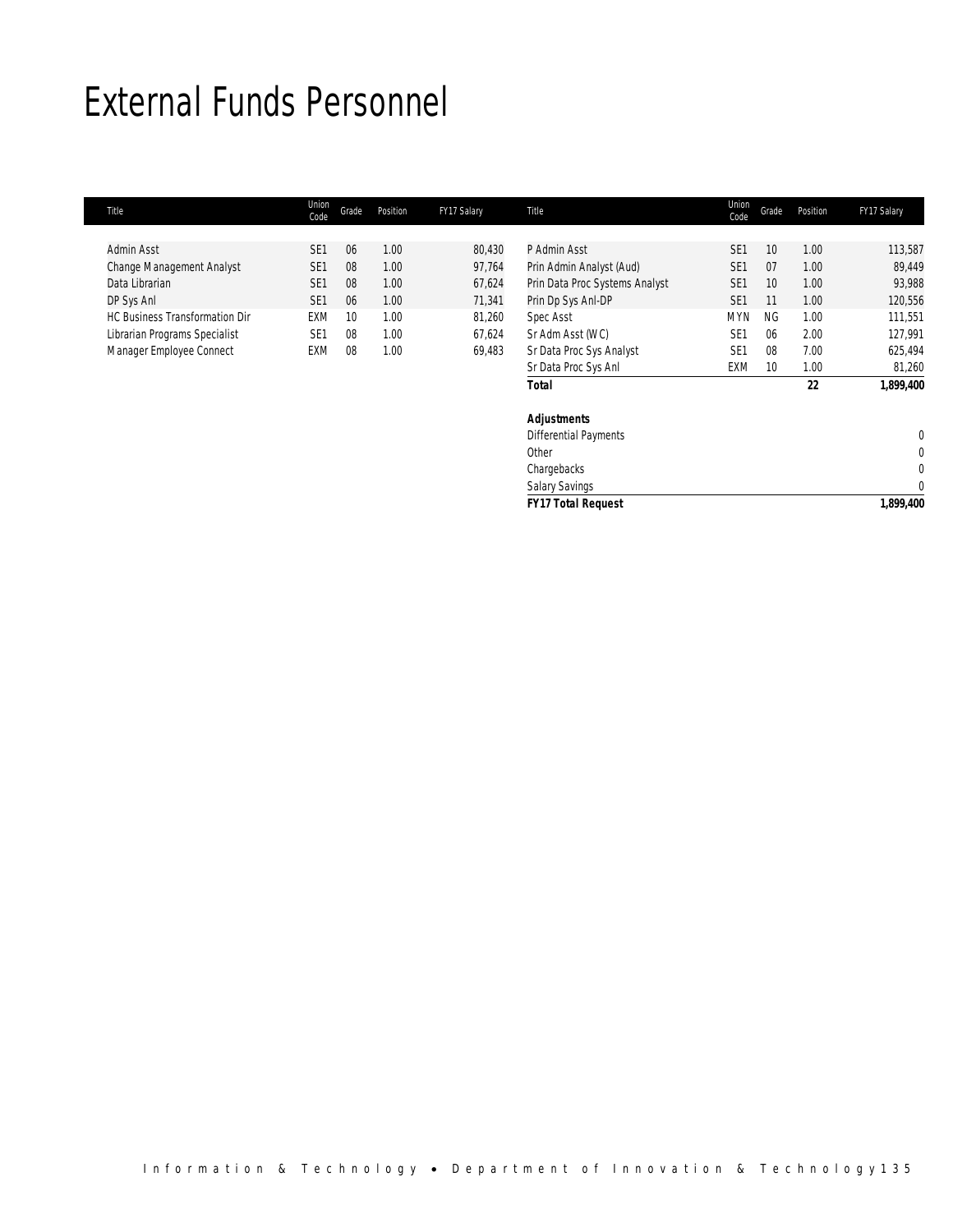# Program 1. Operations

## *Patricia Boyle-McKenna, Manager, Organization 149100*

## *Program Description*

The Operations program provides project management, business consulting services, and administrative support to agencies so that they can effectively develop and maintain new IT applications and improve service delivery through effective integration of innovative technology solutions.

| <b>Operating Budget</b>                    | Actual '14           | Actual '15           | Approp '16           | <b>Budget '17</b>    |
|--------------------------------------------|----------------------|----------------------|----------------------|----------------------|
| <b>Personnel Services</b><br>Non Personnel | .259.645<br>.555.318 | .447.458<br>.508.893 | .610.204<br>.696.559 | .423.297<br>.787.970 |
| Total                                      | 2,814,963            | 2,956,351            | 3,306,763            | 3,211,267            |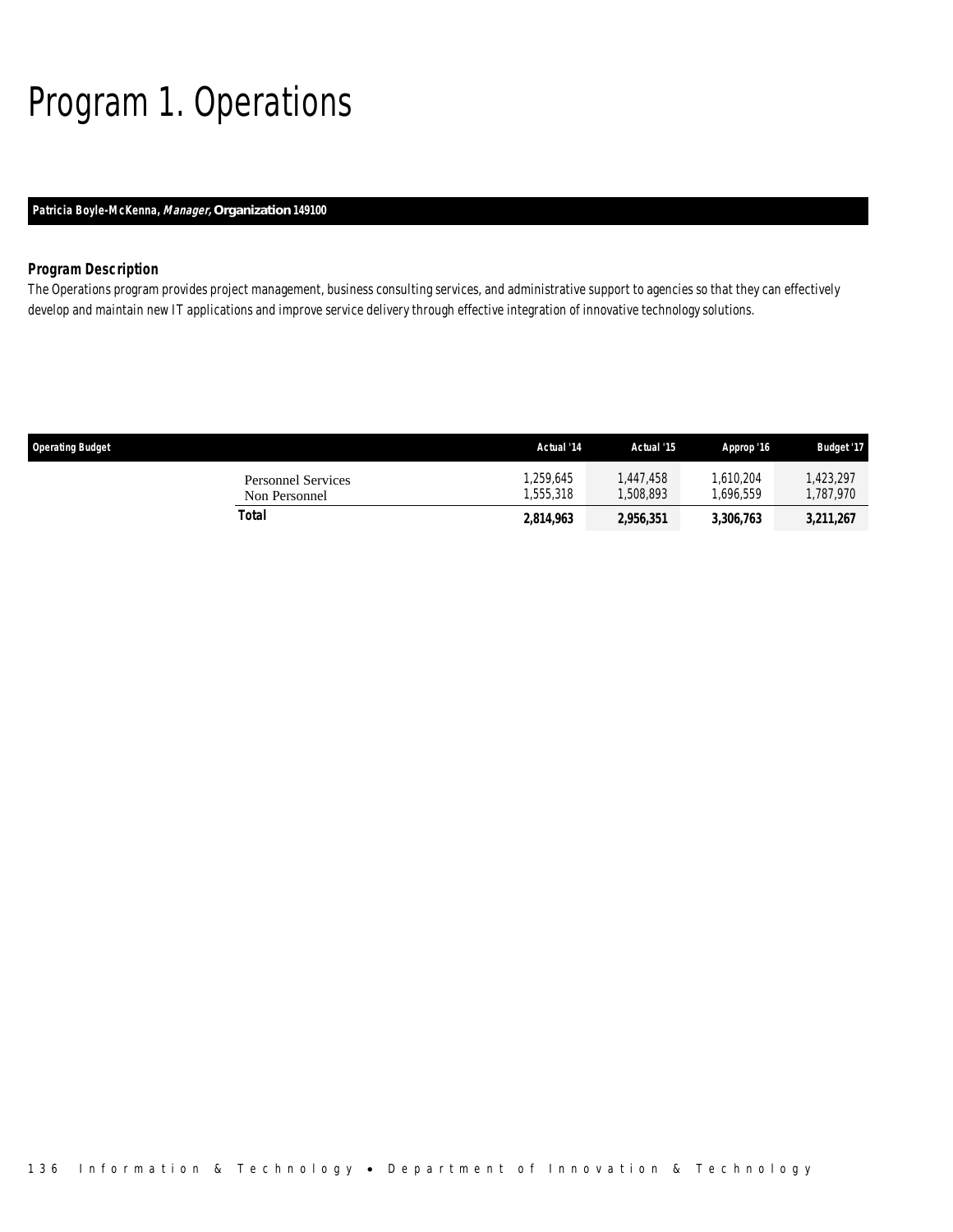# Program 2. Tools for Government

## *Vacant, Manager, Organization 149200*

## *Program Description*

This program provides an integrated technology culture to select and develop information technologies that enable and support critical citywide, crosscutting agency business processes. Enterprise programs include Geographic Information Systems (GIS), Enterprise Resource Planning (PeopleSoft), Constituent Relationship Management (CRM) Asset Management, Permitting, Tax and Youth and Human Services Systems.

| <b>Operating Budget</b> |                                            | Actual '14             | Actual '15             | Approp '16             | <b>Budget '17</b>      |
|-------------------------|--------------------------------------------|------------------------|------------------------|------------------------|------------------------|
|                         | <b>Personnel Services</b><br>Non Personnel | 4,855,790<br>7.929.725 | 5,140,936<br>8.510.499 | 5.605.684<br>5.767.976 | 5,386,790<br>4,978,400 |
| Total                   |                                            | 12,785,515             | 13,651,435             | 11,373,660             | 10,365,190             |
| Performance             |                                            |                        |                        |                        |                        |

**Strategy:** Provide software systems and application platforms that support the work done by City employees and ensure that every City employee has the tools needed to do their jobs effectively.

| <b>Performance Measures</b>           | Actual '14 | Actual '15 | Projected '16 | Target '17 |
|---------------------------------------|------------|------------|---------------|------------|
| % uptime of enterprise email platform |            | 100%       | 100%          | 100%       |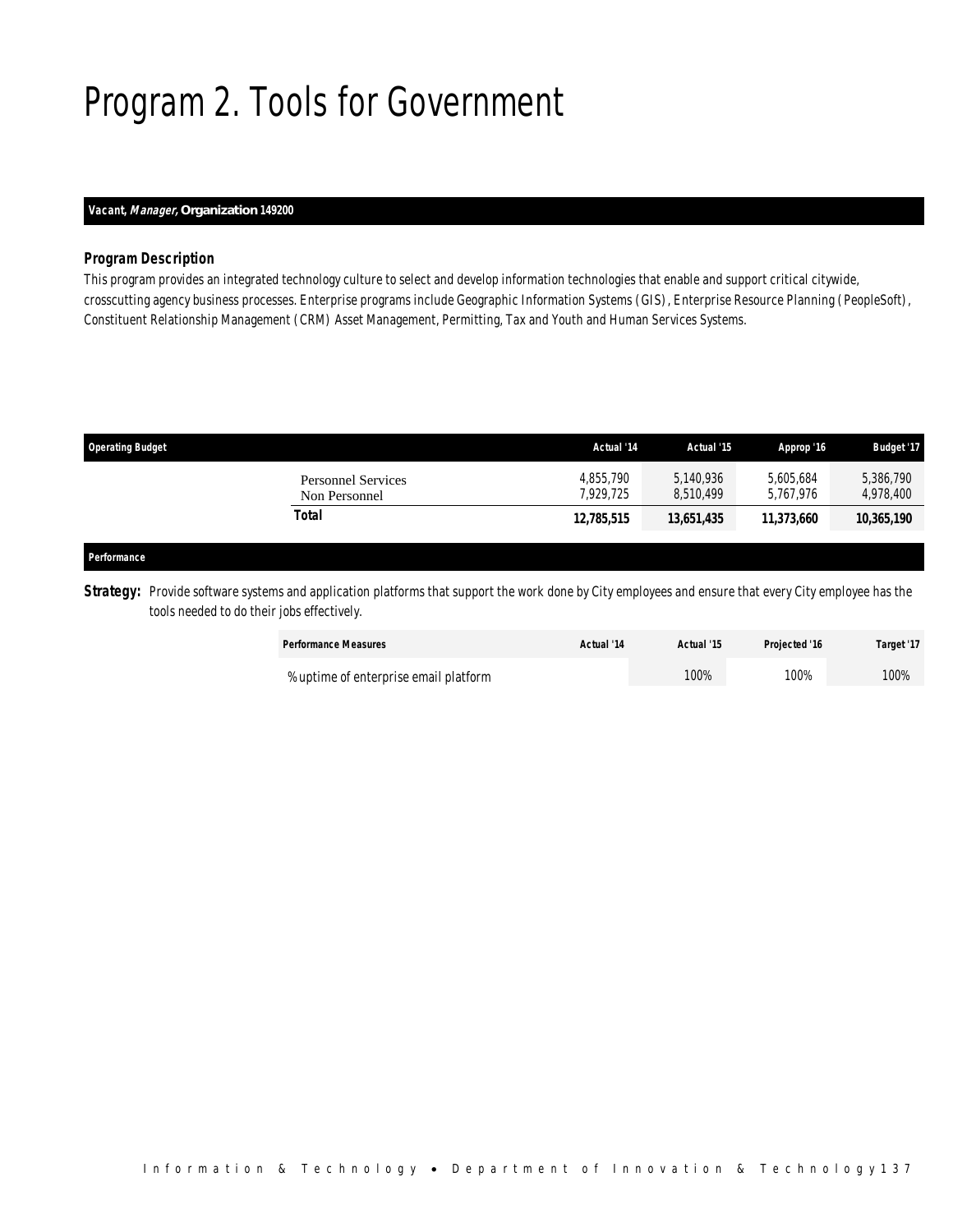# Program 3. Digital Engagement & Services

## *Lauren Lockwood, Manager, Organization 149300*

## *Program Description*

This program provides constituents access to government from home "online instead of in line" through innovative web based eGovernment technologies. It also oversees the City's cable franchise(s) by enforcing contractual and regulatory obligations for the operators, produces government and education access television, and advocates for customers in disputes with cable operators.

| <b>Operating Budget</b> |                                            | Actual '14         | Actual '15         | Approp '16         | <b>Budget '17</b>  |
|-------------------------|--------------------------------------------|--------------------|--------------------|--------------------|--------------------|
|                         | <b>Personnel Services</b><br>Non Personnel | 595,113<br>563.572 | 615.924<br>423.543 | 824,410<br>542,300 | 792.129<br>740,000 |
|                         | <b>Total</b>                               | 1,158,685          | 1,039,467          | 1,366,710          | 1,532,129          |
| Performance             |                                            |                    |                    |                    |                    |

## **Strategy:** Create digital touch points for accessing City services and engaging with City employees.

|                                                                                                           |                                               | <b>Performance Measures</b>                                                                                        | Actual '14 | Actual '15 | Projected '16 | Target '17 |  |
|-----------------------------------------------------------------------------------------------------------|-----------------------------------------------|--------------------------------------------------------------------------------------------------------------------|------------|------------|---------------|------------|--|
|                                                                                                           |                                               | Total website visitors                                                                                             |            | 3,994,326  | 4.000.000     | 4,000,000  |  |
| <b>Strategy:</b> Create digital touchpoints for accessing City services and engaging with City employees. |                                               |                                                                                                                    |            |            |               |            |  |
|                                                                                                           |                                               | <b>Performance Measures</b>                                                                                        | Actual '14 | Actual '15 | Projected '16 | Target '17 |  |
|                                                                                                           | % uptime of City's website (cityofboston.gov) | 100%                                                                                                               | 100%       | 100%       |               |            |  |
|                                                                                                           |                                               | <b>Strategy:</b> Use data and analytics to improve quality of life and the effectiveness of government operations. |            |            |               |            |  |

| <b>Performance Measures</b>                                         | Actual '14 | Actual '15 | Projected '16 | Target '17 |
|---------------------------------------------------------------------|------------|------------|---------------|------------|
| Number of datasets published on the City of<br>Boston's data portal | 400        | 400        | 400           | 400        |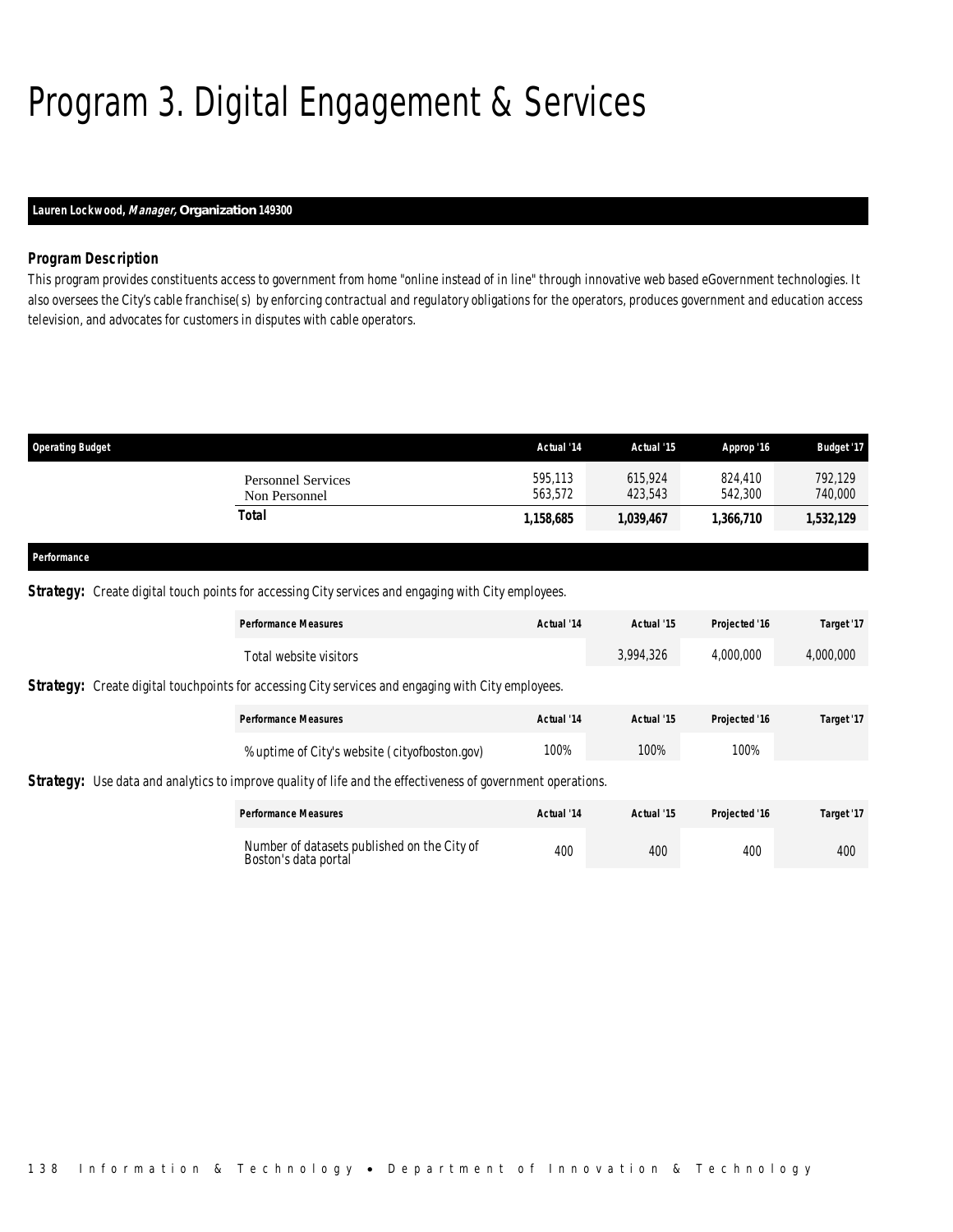# Program 4. Core Infrastructure

## *Daniel Rothman, Manager, Organization 149400*

## *Program Description*

Core Infrastructure is responsible for the development and maintenance of City technology systems, data storage, and networks. Functional areas include server and mainframe technology, network and telecommunications, security, and electronic communication services.

| <b>Operating Budget</b>                    | Actual '14             | Actual '15             | Approp '16             | <b>Budget '17</b>      |
|--------------------------------------------|------------------------|------------------------|------------------------|------------------------|
| <b>Personnel Services</b><br>Non Personnel | 2,609,342<br>4.945.250 | 2,775,167<br>8.406.453 | 2.858.686<br>7.005.212 | 4,471,049<br>7,747,873 |
| Total                                      | 7,554,592              | 11,181,620             | 9,863,898              | 12,218,922             |
|                                            |                        |                        |                        |                        |

#### *Performance*

*Strategy:* To make sure that the City has an effective base of technology on which to deploy other specific applications.

| <b>Performance Measures</b>         | Actual '14 | Actual '15 | Projected '16 | Target '17 |
|-------------------------------------|------------|------------|---------------|------------|
| % availability of mainframe systems | 99%        | 99%        | 99%           | 99%        |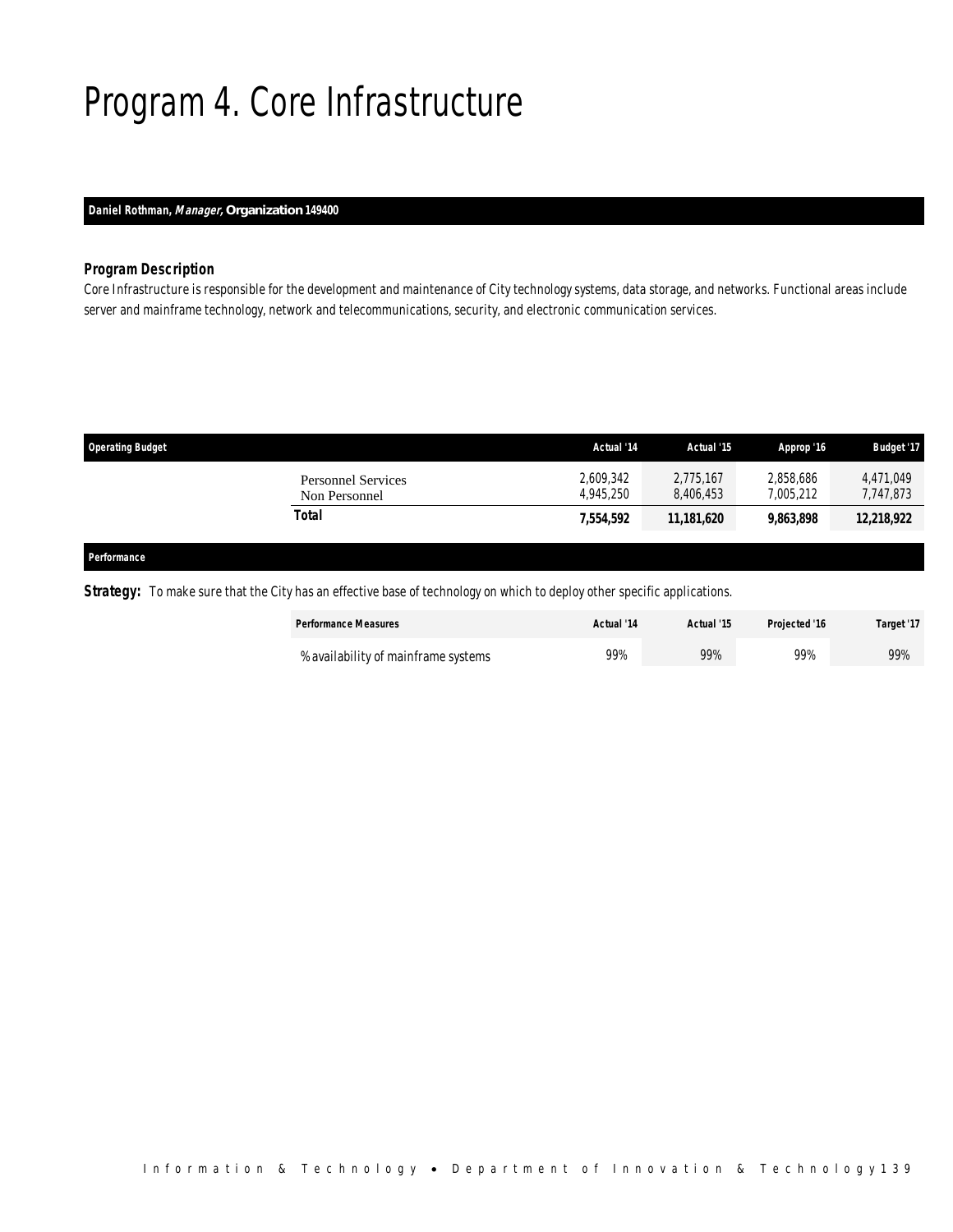# Program 5. Data & Analytics

## *Andrew Therriault, Manager, Organization 149500*

## *Program Description*

Use data and analytics to improve quality of life and the effectiveness of government operations. By providing technology and business support, we aim to create a modern, data-driven, responsive City government. We have worked on a variety initiatives to improve performance and accountability (CityScore, BFD shift swap dashboard) and deliver services more effectively (signal timing optimization, moving day trash collection).

| <b>Operating Budget</b> |                                            | Actual '14           | Actual '15          | Approp '16           | <b>Budget '17</b>  |
|-------------------------|--------------------------------------------|----------------------|---------------------|----------------------|--------------------|
|                         | <b>Personnel Services</b><br>Non Personnel | 1,762,029<br>151,334 | 1,691,274<br>94.245 | 1.731.274<br>186,000 | 648,928<br>150,000 |
|                         | <b>Total</b>                               | 1,913,363            | 1,785,519           | 1,917,274            | 798,928            |
|                         |                                            |                      |                     |                      |                    |
| Performance             |                                            |                      |                     |                      |                    |

**Strategy:** Use data and analytics to improve quality of life and the effectiveness of government operations.

| <b>Performance Measures</b>                        | Actual '14 | Actual '15 | Projected '16 | Target '17 |
|----------------------------------------------------|------------|------------|---------------|------------|
| Number of GIS data lavers available for<br>mapping |            | 60         | 150           | 15Ր        |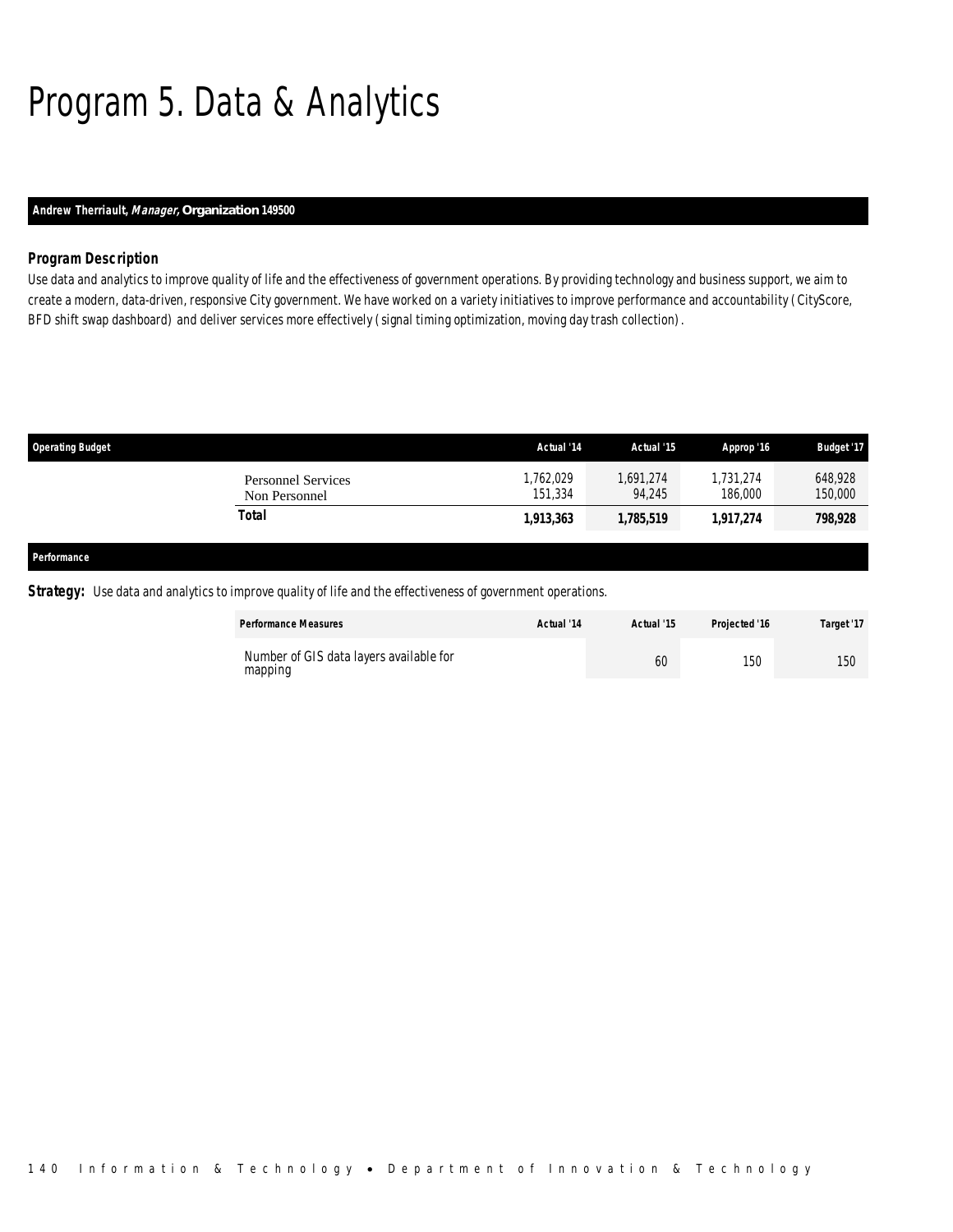# Program 6. Broadband & Equity

## *Michael Lynch, Manager, Organization 149600*

## *Program Description*

Work towards a future where every resident and business has access to affordable broadband internet, and the skills and equipment to make use of it. We support a variety of digital equity and public access initiatives, and work to provide both regulatory oversight for our cable TV providers and to lower the barriers to entry in Boston's broadband market.

| <b>Operating Budget</b>                    | Actual '14 | Actual '15 | Approp '16 | <b>Budget '17</b> |
|--------------------------------------------|------------|------------|------------|-------------------|
| <b>Personnel Services</b><br>Non Personnel |            | U          |            | 397,138           |
| Total                                      | U          | υ          |            | 397,138           |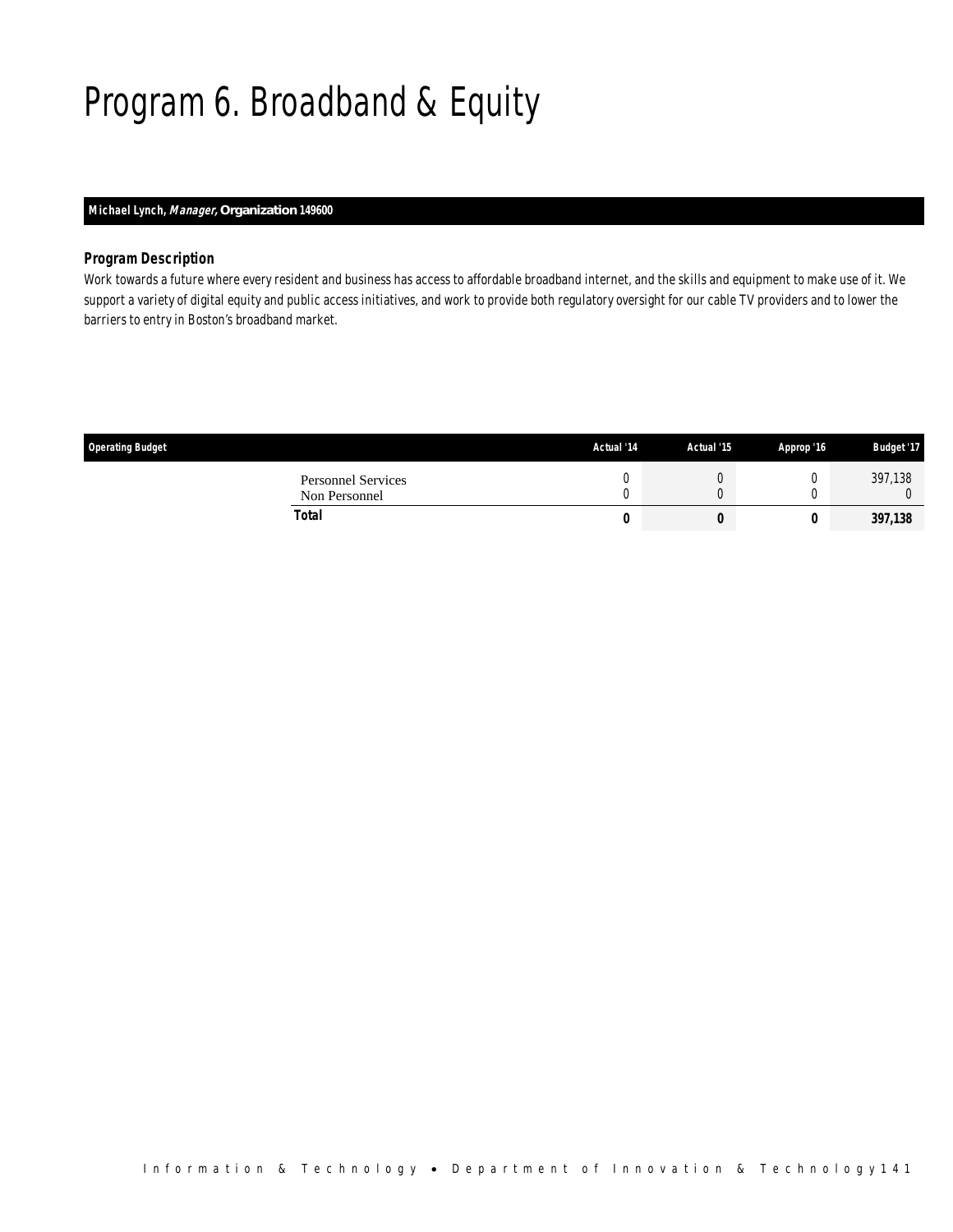## External Funds Projects

#### *ARRA - Boston Public Computing Center Grant*

#### *Project Mission*

The ARRA funded Boston Public Computing Center Grant united three community anchors: Boston Center for Youth and Families, Boston Housing Authority, and Boston Public Libraries; to provide 50 first rate public computing sites across the City. As a result, a 40% increase of computer services was provided by the public computing sites. This grant, in the amount of \$1,906,439, was awarded in December 2009 and ended in September 2013.

#### *ARRA - Boston Sustainable Broadband Adoption*

#### *Project Mission*

The purpose of the ARRA Broadband Sustainable Adoption Grant was to increase broadband adoption in lowincome areas of the city. The grant funded three programs that combined training and technology distribution to address the needs of distinct populations. DoIT partnered with Open Air Boston, Timothy Smith Network, and My Way Village to deliver services to students in public middle and high schools and their families, unemployed adults, and seniors living in three Boston Housing Authority developments. This grant, in the amount of \$4,312,476, was awarded in September 2010 and ended in December 2013. Ì

#### *Commonwealth Citizens Connect*

#### *Project Mission*

Through the Commonwealth's Innovation Challenge, the City of Boston received a grant to assist other cities and towns in deploying mobile apps that allow residents to report quality of life issues. Through this grant the City supported the launch of Citizens Connect-type apps, the implementation of systems to handle requests made through those apps, and a piece of software to allow those apps to work across partnering municipalities. This grant, in the amount of \$400,000, was awarded in April 2012 and ended in July 2013.

## *Human Capital Management (HCM) Upgrade*

#### *Project Mission*

The BAIS HCM Upgrade Project will upgrade the City's core human resource management system to the current PeopleSoft application version, in addition to adding new functionality and capabilities, resulting in the adoption of leading industry business practices for human resources management, while improving customer support and maintaining appropriate controls. This upgrade project is funded through a combination of capital, E-rate reimbursement and Indirect resources and will be initiated in FY15.

#### *Knight News Challenge Grant*

#### *Project Mission*

The News Challenge Grant, awarded in FY15, will promote the City of Boston's open information systems by partnering with the Boston Public Library and embedding librarians in city departments, to help residents more easily find, understand, and use the city's open data. The grant expires in February 2017.

#### *New Urban Mechanics*

#### *Project Mission*

The New Urban Mechanics grant was funded from an anonymous donation from a philanthropic foundation to help engage the public in solving city issues. One of the issues addressed was city roadway conditions. The real-time condition of the City's streets was informed by the Street Bump mobile application developed by New Urban Mechanics staff. This grant, in the amount of \$250,000, was awarded in March 2012 and ended in FY15.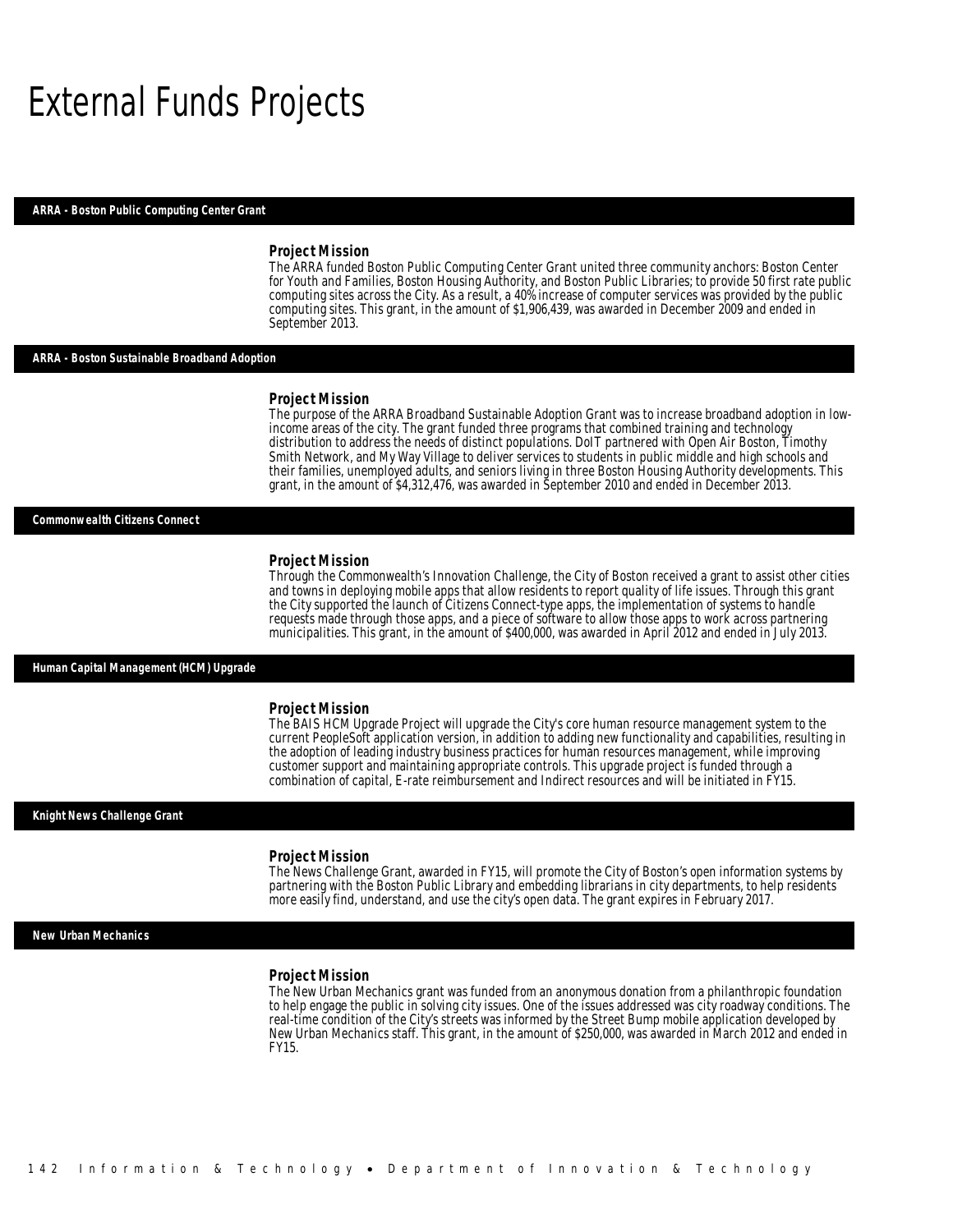# Department of Innovation & Technology Capital Budget

## *Overview*

Capital investment in technology enables the City to work more efficiently at a lower cost; to be more responsive to citizens; and to provide convenience for Boston's residents, businesses and visitors. Ongoing and new initiatives will build upon this progress, ensuring the City remains competitive and coordinated in computer information and communication technology.

## *FY17 Major Initiatives*

- To better encourage civic engagement and make it easier for residents to find pertinent information, the department will overhaul and upgrade the cityofboston.gov website.
- A major upgrade of the City's human resources system will continue in FY17.
- In the Youth and Human Services project, work on an upgrade to the Mayor's Hopeline will begin, making the process for registering for youth summer jobs simpler.
- In Public Safety Systems, DoIT will assist the Fire Department in creating and managing a new time management system.
- Expansion of the City's fiber optic network (BoNet), including exploration of deployment to BHA properties, will continue in FY17.

| <b>Capital Budget Expenditures</b> | Total Actual '14 | Total Actual '15 | <b>Estimated '16</b> | Total Projected '17 |
|------------------------------------|------------------|------------------|----------------------|---------------------|
| Total Department                   | 8.427.401        | 11.127.567       | 19,946.090           | 21.883.340          |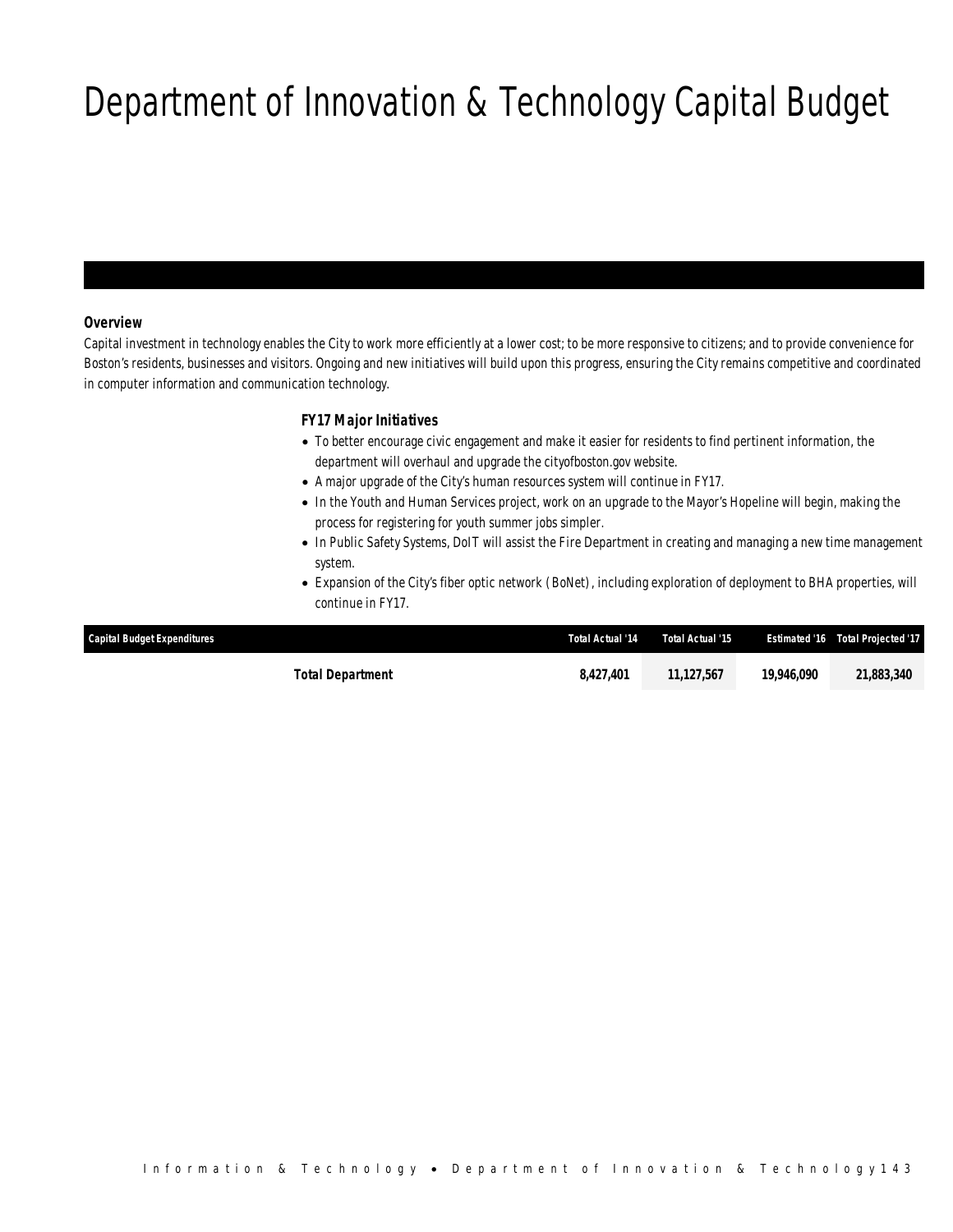#### *BUSINESS PROCESS MODERNIZATION*

## *Project Mission*

Invest in transformative tools and solutions to modernize business processes. *Managing Department,* DoIT *Status,* Implementation Underway*Location,* N/A *Operating Impact,* Yes

| <b>Authorizations</b>                    |              |           |                  |             |             |                |
|------------------------------------------|--------------|-----------|------------------|-------------|-------------|----------------|
|                                          |              |           |                  |             | Non Capital |                |
| Source                                   |              | Existing  | FY <sub>17</sub> | Future      | Fund        | Total          |
|                                          | City Capital | 1,144,000 | 0                | 0           | 0           | 1.144.000      |
|                                          | Grants/Other | 0         | 0                | 0           | 0           | $\overline{0}$ |
| Total                                    |              | 1,144,000 | 0                | 0           | 0           | 1,144,000      |
| <b>Expenditures (Actual and Planned)</b> |              |           |                  |             |             |                |
|                                          |              | Thru      |                  |             |             |                |
| Source                                   |              | 6/30/15   | <b>FY16</b>      | <b>FY17</b> | FY18-21     | Total          |
|                                          | City Capital | 0         | 600,000          | 200,000     | 344,000     | 1,144,000      |
|                                          | Grants/Other | 0         | 0                | 0           | 0           | $\overline{0}$ |
| Total                                    |              | 0         | 600,000          | 200,000     | 344,000     | 1,144,000      |

## *COMPUTER AIDED DISPATCH*

#### *Project Mission*

Procure and implement a new computer aided dispatch system for Fire, Police and Emergency Medical Services. The project also includes the implementation of technology solutions for their record management systems requirements. *Managing Department,* DoIT *Status,* Implementation Underway*Location,* Citywide *Operating Impact,* Yes

| <b>Authorizations</b>                    |            |             |               |             |                |
|------------------------------------------|------------|-------------|---------------|-------------|----------------|
|                                          |            |             |               | Non Capital |                |
| Source                                   | Existing   | <b>FY17</b> | <b>Future</b> | Fund        | Total          |
| City Capital                             | 16,985,000 | 0           | 0             | $\theta$    | 16,985,000     |
| Grants/Other                             | 0          | 0           | 0             | 0           | $\overline{0}$ |
| Total                                    | 16,985,000 | $\theta$    | 0             | $^{0}$      | 16,985,000     |
| <b>Expenditures (Actual and Planned)</b> |            |             |               |             |                |
|                                          | Thru       |             |               |             |                |
| Source                                   | 6/30/15    | <b>FY16</b> | <b>FY17</b>   | FY18-21     | Total          |
| City Capital                             | 12.700.141 | 2.000.000   | 1.000.000     | 1.284.859   | 16,985,000     |
| Grants/Other                             |            |             |               |             | $\Omega$       |
| Total                                    | 12.700.141 | 2.000.000   | 1.000.000     | 1.284.859   | 16,985,000     |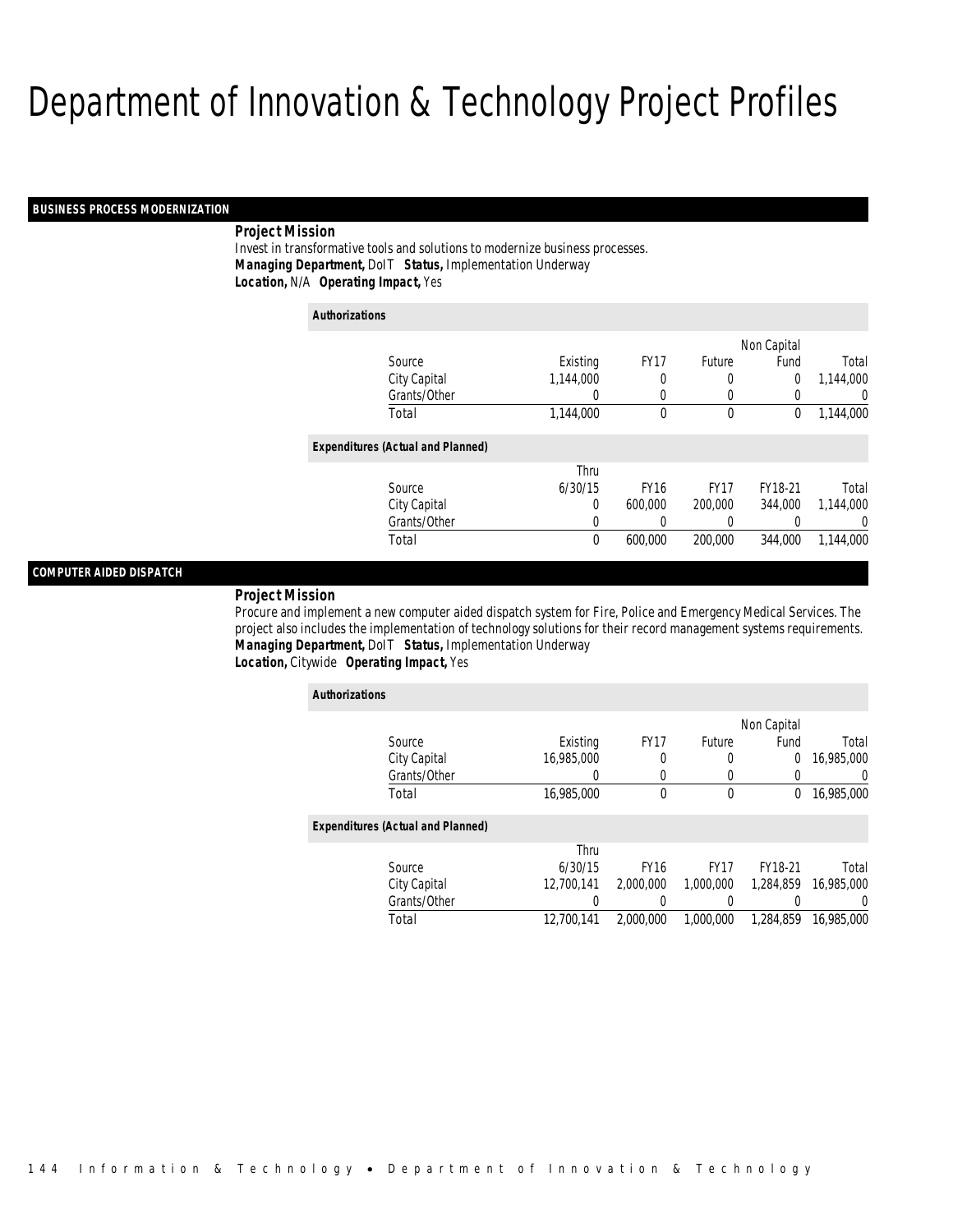#### *CORE TECHNOLOGY INFRASTRUCTURE*

## *Project Mission*

 Install hardware platforms to run applications supporting City business. Scope includes data center consolidation, server virtualization, business interruption planning, enterprise storage, network management, VoIP deployment, and information security.

*Managing Department,* DoIT *Status,* Annual Program

*Location,* Citywide *Operating Impact,* Yes

| <b>Authorizations</b>                    |           |             |               |             |           |
|------------------------------------------|-----------|-------------|---------------|-------------|-----------|
|                                          |           |             |               | Non Capital |           |
| Source                                   | Existing  | <b>FY17</b> | <b>Future</b> | Fund        | Total     |
| City Capital                             | 2.150.000 | 2.000.000   | 350,000       | 0           | 4,500,000 |
| Grants/Other                             | 0         | 0           | 0             | 0           | 0         |
| Total                                    | 2,150,000 | 2,000,000   | 350,000       | $\Omega$    | 4,500,000 |
| <b>Expenditures (Actual and Planned)</b> |           |             |               |             |           |
|                                          | Thru      |             |               |             |           |
| Source                                   | 6/30/15   | <b>FY16</b> | <b>FY17</b>   | FY18-21     | Total     |
| City Capital                             | 0         | 0           | 1.500.000     | 3,000,000   | 4,500,000 |
| Grants/Other                             | 0         | 0           | 0             |             | $\Omega$  |
| Total                                    | 0         | 0           | 1.500.000     | 3,000,000   | 4,500,000 |

### *CYBER SECURITY AND RESILIENCY*

*Project Mission*

 Implement solutions to manage and mitigate cybersecurity risks. *Managing Department,* DoIT *Status,* Implementation Underway*Location,* Various neighborhoods *Operating Impact,* Yes

| <b>Authorizations</b>                    |           |                  |               |             |                  |
|------------------------------------------|-----------|------------------|---------------|-------------|------------------|
|                                          |           |                  |               | Non Capital |                  |
| Source                                   | Existing  | FY <sub>17</sub> | <b>Future</b> | Fund        | Total            |
| City Capital                             | 3.500.000 | 0                | 0             | $\mathbf 0$ | 3.500.000        |
| Grants/Other                             | 0         | $\left($         | 0             |             | $\left( \right)$ |
| Total                                    | 3,500,000 | 0                | 0             | $\Omega$    | 3,500,000        |
| <b>Expenditures (Actual and Planned)</b> |           |                  |               |             |                  |
|                                          | Thru      |                  |               |             |                  |
| Source                                   | 6/30/15   | <b>FY16</b>      | <b>FY17</b>   | FY18-21     | Total            |
| City Capital                             | 0         | 500,000          | 700,000       | 2,300,000   | 3,500,000        |
| Grants/Other                             | 0         | 0                |               |             | $\Omega$         |
| Total                                    | 0         | 500,000          | 700.000       | 2.300.000   | 3,500,000        |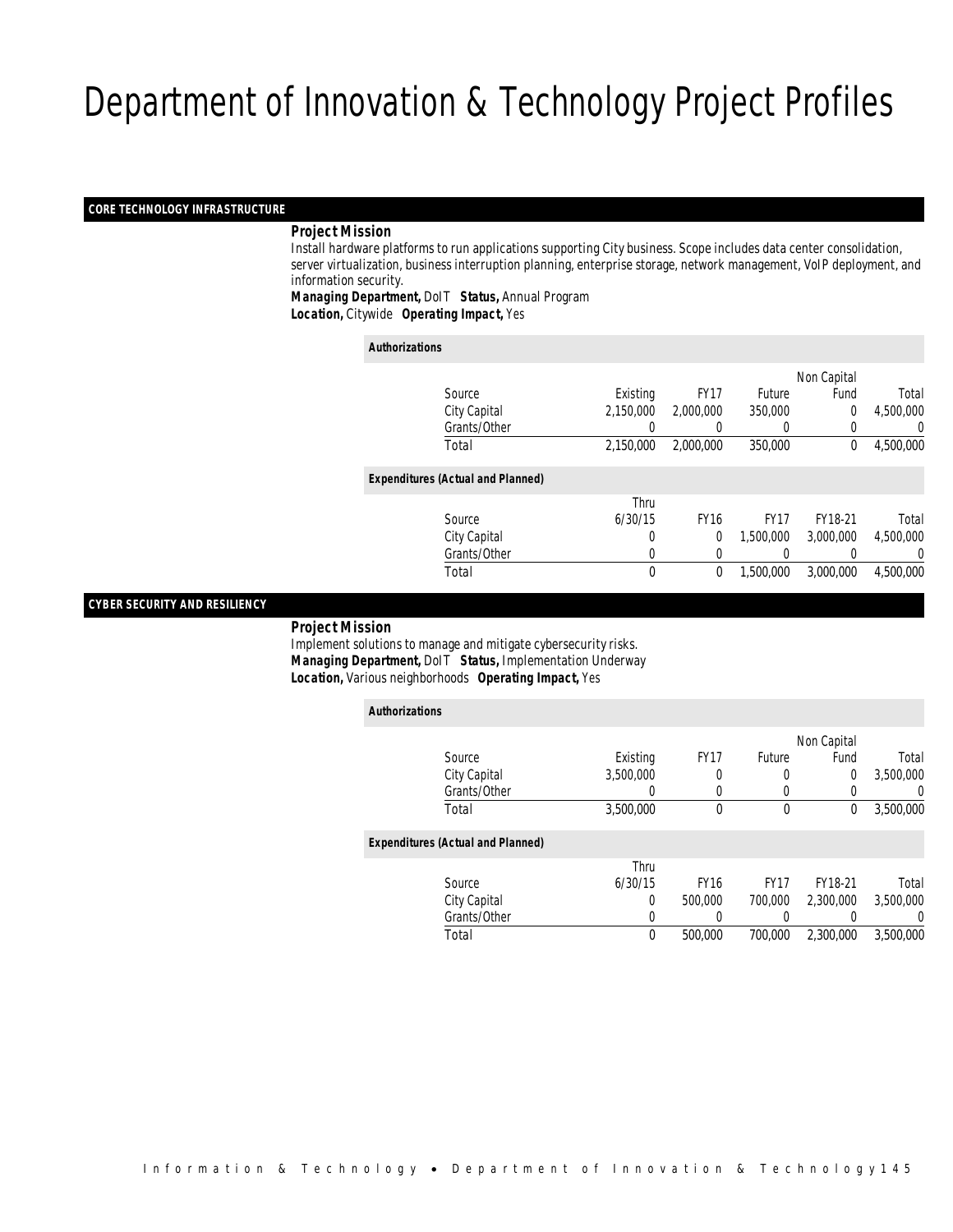## *DATA ANALYTICS*

## *Project Mission*

Invest in data analytic tools, technologies and processes to empower data-driven management. *Managing Department,* DoIT *Status,* Implementation Underway*Location,* N/A *Operating Impact,* Yes

| <b>Authorizations</b>                    |           |             |             |             |           |
|------------------------------------------|-----------|-------------|-------------|-------------|-----------|
|                                          |           |             |             | Non Capital |           |
| Source                                   | Existing  | <b>FY17</b> | Future      | Fund        | Total     |
| City Capital                             | 2,340,000 |             | 0           | 0           | 2,340,000 |
| Grants/Other                             | 0         | 0           | 0           |             | 0         |
| Total                                    | 2,340,000 | 0           | $\mathbf 0$ | 0           | 2,340,000 |
| <b>Expenditures (Actual and Planned)</b> |           |             |             |             |           |
|                                          | Thru      |             |             |             |           |
| Source                                   | 6/30/15   | <b>FY16</b> | <b>FY17</b> | FY18-21     | Total     |
| City Capital                             | $\Omega$  | 340,000     | 1.148.000   | 852,000     | 2.340.000 |
| Grants/Other                             | 0         |             |             |             | $\left($  |
| Total                                    | 0         | 340,000     | 1,148,000   | 852,000     | 2,340,000 |

## *DIGITAL SERVICE DELIVERY AND ENGAGEMENT*

#### *Project Mission*

Implement digital technology solutions that better engage residents with government. Scope includes overhaul to City's website.

*Managing Department,* DoIT *Status,* Implementation Underway*Location,* Various neighborhoods *Operating Impact,* Yes

| <b>Authorizations</b>                    |           |             |             |             |                |  |
|------------------------------------------|-----------|-------------|-------------|-------------|----------------|--|
|                                          |           |             |             | Non Capital |                |  |
| Source                                   | Existing  | <b>FY17</b> | Future      | Fund        | Total          |  |
| City Capital                             | 3,000,000 | 1.000.000   | 0           | $\theta$    | 4,000,000      |  |
| Grants/Other                             | 0         | 0           | 0           |             | $\overline{0}$ |  |
| Total                                    | 3,000,000 | 1.000.000   | $\mathbf 0$ | 0           | 4,000,000      |  |
| <b>Expenditures (Actual and Planned)</b> |           |             |             |             |                |  |
|                                          | Thru      |             |             |             |                |  |
| Source                                   | 6/30/15   | <b>FY16</b> | <b>FY17</b> | FY18-21     | Total          |  |
| City Capital                             | 0         | 2,000,000   | 1,000,000   | 1,000,000   | 4.000.000      |  |
| Grants/Other                             | 0         |             | 0           |             | $\Omega$       |  |
| Total                                    | 0         | 2.000.000   | 1,000,000   | 1,000,000   | 4.000.000      |  |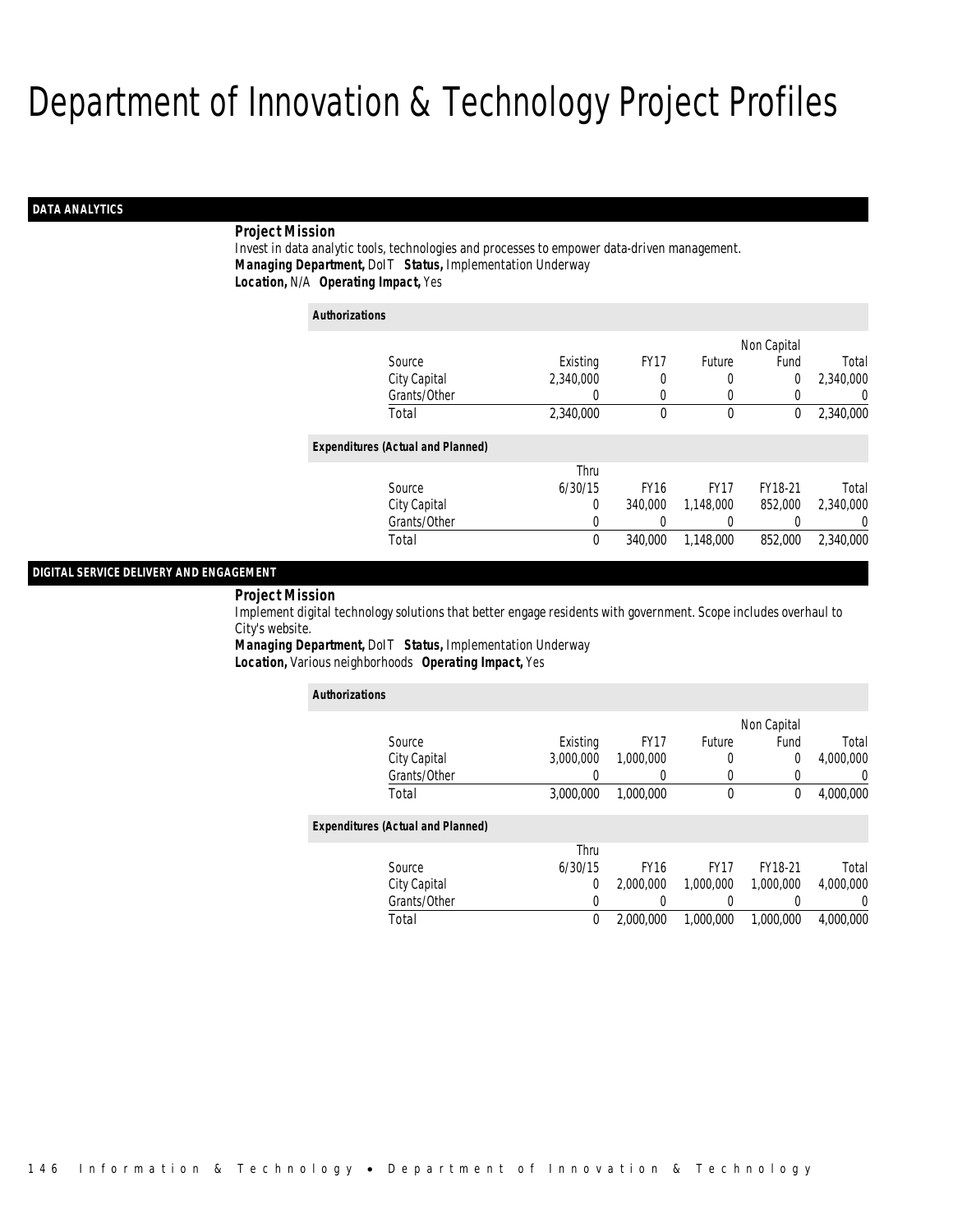## *ENTERPRISE BUSINESS APPLICATIONS*

## *Project Mission*

 Identify and procure enterprise business applications that enhance productivity and improve City business operations.

*Managing Department,* DoIT *Status,* Implementation Underway

*Location,* N/A *Operating Impact,* Yes

#### *Authorizations*

|                                          |                  |             |                  | Non Capital |                      |
|------------------------------------------|------------------|-------------|------------------|-------------|----------------------|
| Source                                   | Existing         | <b>FY17</b> | <b>Future</b>    | Fund        | Total                |
| City Capital                             | 12,151,744       | 0           | $\left($         | 0           | 12,151,744           |
| Grants/Other                             | $\left( \right)$ | 0           | $\left( \right)$ |             | 0                    |
| Total                                    | 12,151,744       | $\theta$    | $\mathbf 0$      | $\Omega$    | 12,151,744           |
| <b>Expenditures (Actual and Planned)</b> |                  |             |                  |             |                      |
|                                          | Thru             |             |                  |             |                      |
| Source                                   | 6/30/15          | <b>FY16</b> | <b>FY17</b>      | FY18-21     | Total                |
| City Capital                             | 6.363.174        | 1,350,000   | 2,009,000        |             | 2,429,570 12,151,744 |
| Grants/Other                             |                  |             |                  |             | 0                    |
| Total                                    | 6,363,174        | 1,350,000   | 2,009,000        | 2,429,570   | 12,151,744           |
|                                          |                  |             |                  |             |                      |

## *FIBER NETWORK EXPANSION*

*Project Mission*

 Investment in BoNet infrastructure, including extending the fiber network reach to 100 BPS schools and providing public WiFi opportunities.

*Managing Department,* DoIT *Status,* Implementation Underway*Location,* Various neighborhoods *Operating Impact,* Yes

| <b>Authorizations</b>                    |           |             |             |             |            |  |
|------------------------------------------|-----------|-------------|-------------|-------------|------------|--|
|                                          |           |             |             | Non Capital |            |  |
| Source                                   | Existing  | <b>FY17</b> | Future      | Fund        | Total      |  |
| City Capital                             | 7.000.000 | 2.750.000   | 1.000.000   | 0           | 10.750.000 |  |
| Grants/Other                             | 0         | 0           | 0           | 0           | $\Omega$   |  |
| Total                                    | 7.000.000 | 2.750.000   | 1,000,000   | 0           | 10,750,000 |  |
| <b>Expenditures (Actual and Planned)</b> |           |             |             |             |            |  |
|                                          | Thru      |             |             |             |            |  |
| Source                                   | 6/30/15   | <b>FY16</b> | <b>FY17</b> | FY18-21     | Total      |  |
| City Capital                             | 206.195   | 220,000     | 8,000,000   | 2.323.805   | 10.750.000 |  |
| Grants/Other                             | 0         |             | 0           |             | 0          |  |
| Total                                    | 206.195   | 220,000     | 8,000,000   | 2.323.805   | 10,750,000 |  |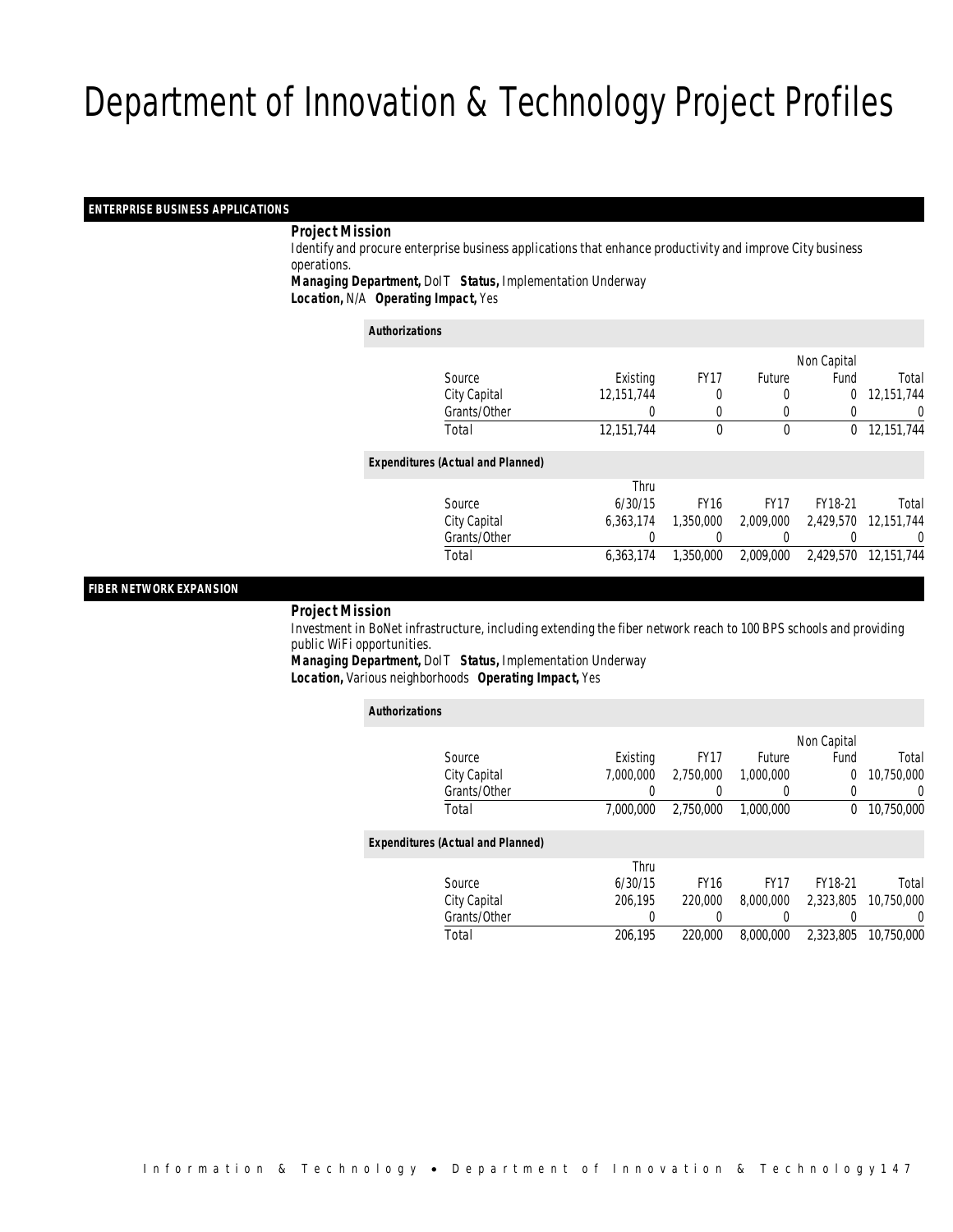#### *HUMAN RESOURCES SYSTEM UPGRADE*

## *Project Mission*

Implement major upgrade to the BAIS Human Capital Management (HCM) application, the City's human resources system.

*Managing Department,* DoIT *Status,* Implementation Underway

*Location,* N/A *Operating Impact,* Yes

| <b>Authorizations</b>                    |            |             |             |             |            |  |
|------------------------------------------|------------|-------------|-------------|-------------|------------|--|
|                                          |            |             |             | Non Capital |            |  |
| Source                                   | Existing   | <b>FY17</b> | Future      | Fund        | Total      |  |
| City Capital                             | 15,000,000 | 0           | 0           | 0           | 15,000,000 |  |
| Grants/Other                             | 0          | 0           |             |             | 0          |  |
| Total                                    | 15,000,000 | $\theta$    | $\mathbf 0$ | 0           | 15,000,000 |  |
| <b>Expenditures (Actual and Planned)</b> |            |             |             |             |            |  |
|                                          | Thru       |             |             |             |            |  |
| Source                                   | 6/30/15    | <b>FY16</b> | <b>FY17</b> | FY18-21     | Total      |  |
| City Capital                             | 3,848,660  | 6,250,000   | 4.901.340   | $\Omega$    | 15,000,000 |  |
| Grants/Other                             |            |             |             |             | $\left($   |  |
| Total                                    | 3.848.660  | 6.250.000   | 4.901.340   | 0           | 15,000,000 |  |

## *MOBILITY SOLUTIONS*

#### *Project Mission*

Develop and implement mobile solutions including mobile versions of the City's asset management and permit and inspection systems, as well as the creation of a common mobile platform for existing and future mobile investments. *Managing Department,* DoIT *Status,* Implementation Underway*Location,* N/A *Operating Impact,* No

| <b>Authorizations</b>                    |           |             |             |             |                |
|------------------------------------------|-----------|-------------|-------------|-------------|----------------|
|                                          |           |             |             | Non Capital |                |
| Source                                   | Existing  | <b>FY17</b> | Future      | Fund        | Total          |
| City Capital                             | 1.400.000 | 0           | 0           | 0           | 1,400,000      |
| Grants/Other                             | 0         | 0           | 0           |             | $\overline{0}$ |
| Total                                    | 1,400,000 | 0           | 0           | 0           | 1,400,000      |
| <b>Expenditures (Actual and Planned)</b> |           |             |             |             |                |
|                                          | Thru      |             |             |             |                |
| Source                                   | 6/30/15   | <b>FY16</b> | <b>FY17</b> | FY18-21     | Total          |
| City Capital                             | 193.869   | 400,000     | 275,000     | 531.131     | 1,400,000      |
| Grants/Other                             | 0         |             | 0           |             | 0              |
| Total                                    | 193.869   | 400,000     | 275,000     | 531.131     | 1.400.000      |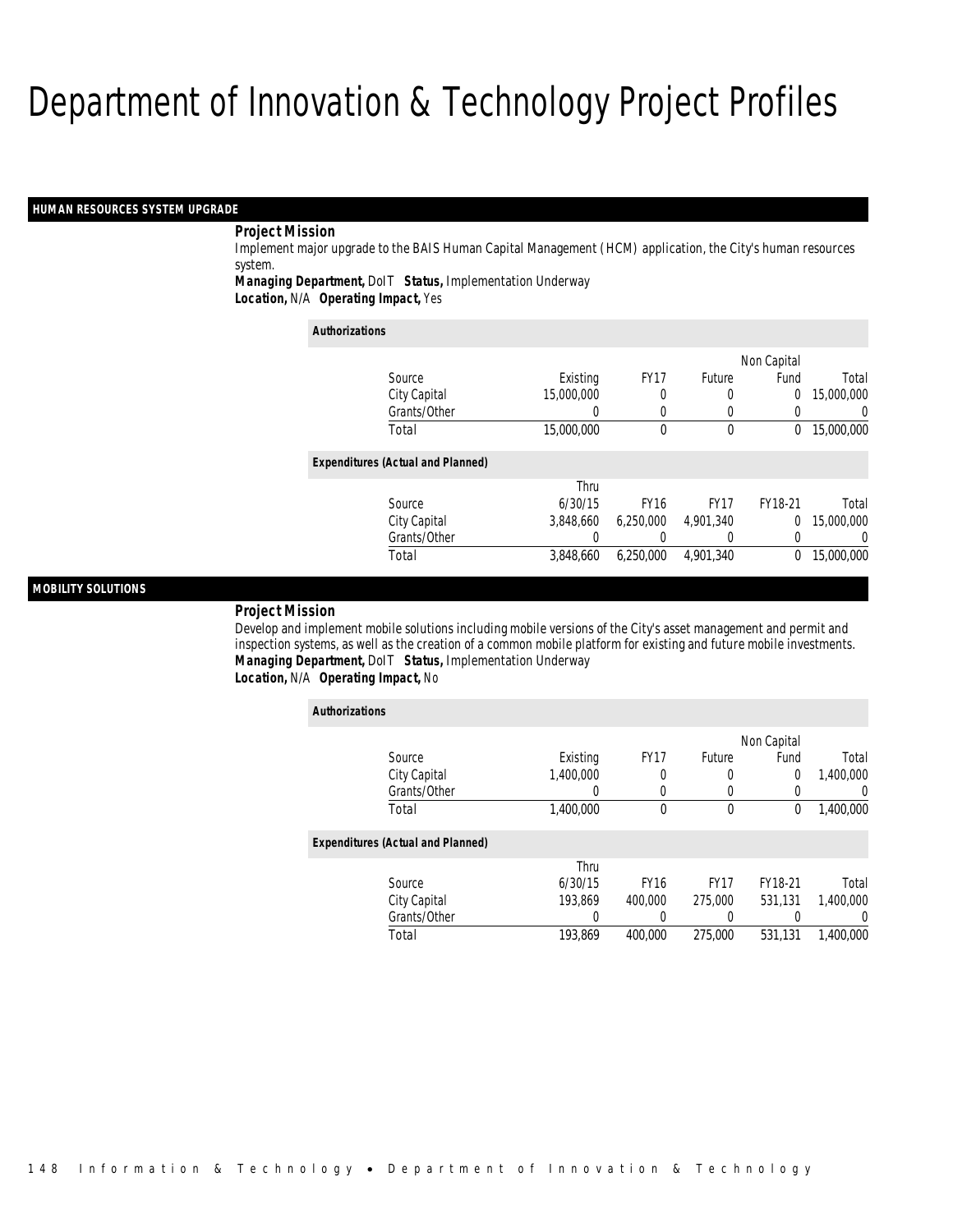## *PUBLIC SAFETY SYSTEMS IMPLEMENTATION*

## *Project Mission*

 Implementation of various public safety initiatives, including mobile technology, improving interoperability between existing data systems, increasing GPS capabilities and migrating public safety agency radio communications to narrow banded frequencies.

*Managing Department,* DoIT *Status,* Implementation Underway*Location,* Citywide *Operating Impact,* Yes

| <b>Authorizations</b> |                                          |                  |             |             |             |            |
|-----------------------|------------------------------------------|------------------|-------------|-------------|-------------|------------|
|                       |                                          |                  |             |             | Non Capital |            |
|                       | Source                                   | Existing         | <b>FY17</b> | Future      | Fund        | Total      |
|                       | City Capital                             | 13,100,000       | 0           |             | $\mathbf 0$ | 13,100,000 |
|                       | Grants/Other                             | $\left( \right)$ | 0           | 0           | 0           | 0          |
|                       | Total                                    | 13,100,000       | $\theta$    | $\mathbf 0$ | $\Omega$    | 13,100,000 |
|                       | <b>Expenditures (Actual and Planned)</b> |                  |             |             |             |            |
|                       |                                          | Thru             |             |             |             |            |
|                       | Source                                   | 6/30/15          | <b>FY16</b> | <b>FY17</b> | FY18-21     | Total      |
|                       | City Capital                             | 9.807.241        | $\theta$    | 600,000     | 2.692.759   | 13,100,000 |
|                       | Grants/Other                             | 0                | $\Omega$    |             |             | 0          |
|                       | Total                                    | 9,807,241        | $\theta$    | 600.000     | 2.692.759   | 13,100,000 |
|                       |                                          |                  |             |             |             |            |

#### *TAX BILLING AND COLLECTING SYSTEM*

*Project Mission*

 Replace the City's property tax billing and collecting system with a new enterprise solution. *Managing Department,* DoIT *Status,* Implementation Underway*Location,* N/A *Operating Impact,* Yes

| <b>Authorizations</b>                    |           |             |             |             |                  |
|------------------------------------------|-----------|-------------|-------------|-------------|------------------|
|                                          |           |             |             | Non Capital |                  |
| Source                                   | Existing  | <b>FY17</b> | Future      | Fund        | Total            |
| City Capital                             | 3.000.000 | 0           | 0           | $\Omega$    | 3,000,000        |
| Grants/Other                             | 0         | $\Omega$    | 0           |             | $\left( \right)$ |
| Total                                    | 3,000,000 | 0           | $\mathbf 0$ | 0           | 3,000,000        |
| <b>Expenditures (Actual and Planned)</b> |           |             |             |             |                  |
|                                          | Thru      |             |             |             |                  |
| Source                                   | 6/30/15   | <b>FY16</b> | <b>FY17</b> | FY18-21     | Total            |
| City Capital                             | 2,106,634 | 300,000     | 350,000     | 243.366     | 3,000,000        |
| Grants/Other                             | 0         |             | 0           |             | 0                |
| Total                                    | 2.106.634 | 300,000     | 350,000     | 243.366     | 3,000,000        |